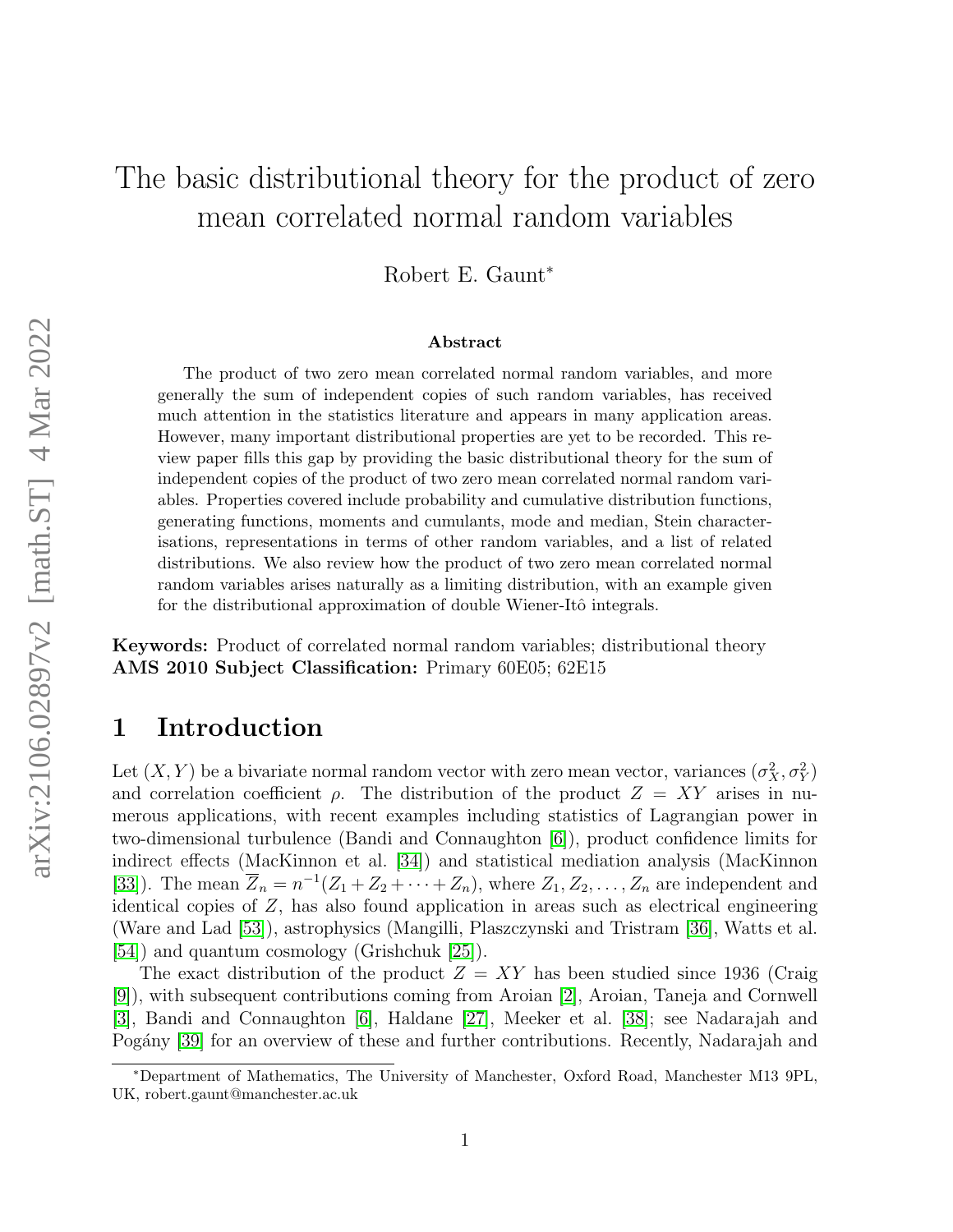Pogány [\[39\]](#page-19-6) used characteristic functions to find exact formulas for the probability density function (PDF) of the product Z and more generally the mean  $\overline{Z}_n$ ; these formulas are starting to become well-known and have found many recent applications. Independently, in the physics literature, Grishchuk [\[25\]](#page-19-3) had obtained the formula for the PDF of Z and Mangilli, Plaszczynski and Tristram [\[36\]](#page-19-2) then obtained the more general formula for the PDF of  $Z_n$ . Much earlier, a formula for PDF of Z was given in the book of Springer [\[48,](#page-19-7) equation (4.8.22)], but there was an unfortunate typo.

Despite the interest in the distributions of  $Z$  and  $Z_n$ , many important distributional properties beyond the PDF are not recorded in the literature. Recent work of Gaunt [\[19\]](#page-18-4) identified Z and  $\overline{Z}_n$  as variance-gamma (VG) random variables (leading to a simple independent derivation of their PDFs), which means that some of their distributional properties can be inferred from results for the VG distribution; see, for example, Chapter 4 of the book of Kotz, Kozubowski and Podgórski [\[31\]](#page-19-8). However, searching through the VG literature can be difficult; it is tedious to convert results for the VG distribution to results for the distributions of Z and  $\overline{Z}_n$ ; and results that exploit the special structure of the random variables Z and  $\overline{Z}_n$  are not available.

In this review, we aim to fill a gap in the literature by providing the basic distributional theory for the product of two zero mean correlated normal random variables. We present results for the more general mean  $Z_n$ , with results for the product Z following on setting  $n = 1$ . The end result is that many of the most important distributional properties of Z and  $\overline{Z}_n$  are now collected in a single reference. Most results are already explicitly stated in the literature or can be readily deduced from the fact that  $Z_n$  has a VG distribution, in which case we provide references. Other results stated in this paper have to the best knowledge of the author not appeared in the literature, in which case we provide straightforward and concise derivations.

The distributional properties covered include: formulas for the PDF (Section [2.1\)](#page-2-0), list of related distributions (Section [2.2\)](#page-3-0), the cumulative distribution function (Section [2.3\)](#page-4-0), generating functions and infinite divisibility (Section [2.4\)](#page-6-0), representations in terms of other random variables (Section [2.5\)](#page-6-1), Stein characterisation (Section [2.6\)](#page-8-0), moments and cumulants (Section [2.7\)](#page-8-1), and mode and median (Section [2.8\)](#page-11-0). This list covers some of the most basic and important properties of a probability distribution, but is not comprehensive; we do not cover multivariate extensions, connections to the Wishart distribution or inference methods, to name a few topics. In Section [3,](#page-14-0) we review the topic of the role of the distributions of Z and  $\overline{Z}_n$  as limiting distributions, in which there has been recent interest. In particular, we present some quantitative limit theorems concerning the distributional approximation of double Wiener-Itô integrals. Basic properties of the modified Bessel function of the second kind will be needed throughout the paper, and are collected in Appendix [A.](#page-16-0)

*Notation.* To simplify formulae, we define  $s_n := \sigma_X \sigma_Y/n$  and  $s := s_1 = \sigma_X \sigma_Y$ .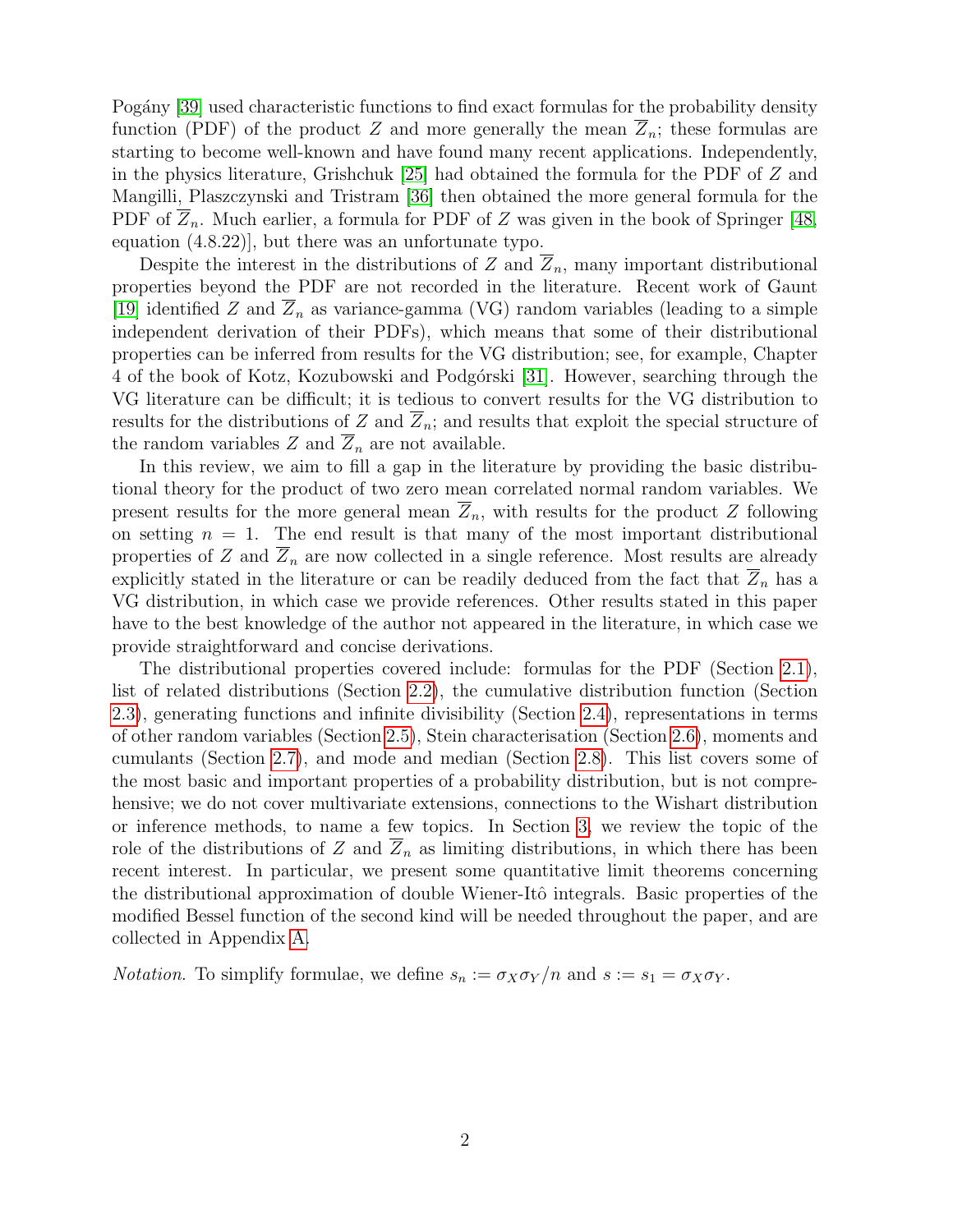## 2 Distributional theory for the product of zero mean correlated normal random variables

#### <span id="page-2-0"></span>2.1 Probability density function

For derivations of the following formulas for the PDFs of Z and  $\overline{Z}_n$  we refer the reader to Mangilli, Plaszczynski and Tristram [\[36\]](#page-19-2), Nadarajah and Pogány [\[39\]](#page-19-6) and Gaunt [\[19,](#page-18-4) [20\]](#page-18-5). The formula for the PDF of Z was also earlier derived by Grishchuk [\[25\]](#page-19-3) and Springer [\[48\]](#page-19-7), with the latter reference having a typo in the formula. For  $x \in \mathbb{R}$ ,

<span id="page-2-1"></span>
$$
f_Z(x) = \frac{1}{\pi s \sqrt{1 - \rho^2}} \exp\left(\frac{\rho x}{s(1 - \rho^2)}\right) K_0\left(\frac{|x|}{s(1 - \rho^2)}\right),\tag{2.1}
$$

and, for  $n \geq 1$ ,

<span id="page-2-2"></span>
$$
f_{\overline{Z}_n}(x) = \frac{2^{(1-n)/2} |x|^{(n-1)/2}}{s_n^{(n+1)/2} \sqrt{\pi (1-\rho^2)} \Gamma(n/2)} \exp\left(\frac{\rho x}{s_n(1-\rho^2)}\right) K_{\frac{n-1}{2}}\left(\frac{|x|}{s_n(1-\rho^2)}\right). \tag{2.2}
$$

Here  $K_{\nu}(x)$  is a modified Bessel function of the second kind; see [A](#page-16-0)ppendix A for a definition and some standard properties.



Figure 1: PDFs of  $Z$  and  $\overline{Z}_n$  with  $s = 1$ 

The modified Bessel function in the PDFs [\(2.1\)](#page-2-1) and [\(2.2\)](#page-2-2) make them difficult to parse on first inspection. We can gain some understanding from the following limiting forms. Using the limiting form [\(A.3\)](#page-17-0), we have that

<span id="page-2-4"></span>
$$
f_{\overline{Z}_n}(x) \sim \begin{cases} -\frac{1}{\pi s \sqrt{1-\rho^2}} \log |x|, & x \to 0, n = 1, \\ \frac{(1-\rho^2)^{n/2-1}}{2\sqrt{\pi} s_n} \frac{\Gamma((n-1)/2)}{\Gamma(n/2)}, & x \to 0, n \ge 2. \end{cases}
$$
(2.3)

We see that the density has a singularity at the origin if  $n = 1$ . In fact, for all parameter values  $(n \geq 1, -1 < \rho < 1, \sigma_X, \sigma_Y > 0)$  the distribution of  $\overline{Z}_n$  is unimodal; see Section [2.8](#page-11-0) for further details. For  $n \geq 2$ , the density is bounded. As observed by Watts et al. [\[54\]](#page-20-1), the tail behaviour of the density is obtained by applying the limiting form [\(A.4\)](#page-17-0):

<span id="page-2-3"></span>
$$
f_{\overline{Z}_n}(x) \sim \frac{1}{(2s_n)^{n/2} \Gamma(n/2)} x^{n/2 - 1} \exp\left(-\frac{x}{s_n(1+\rho)}\right), \quad x \to \infty,
$$
 (2.4)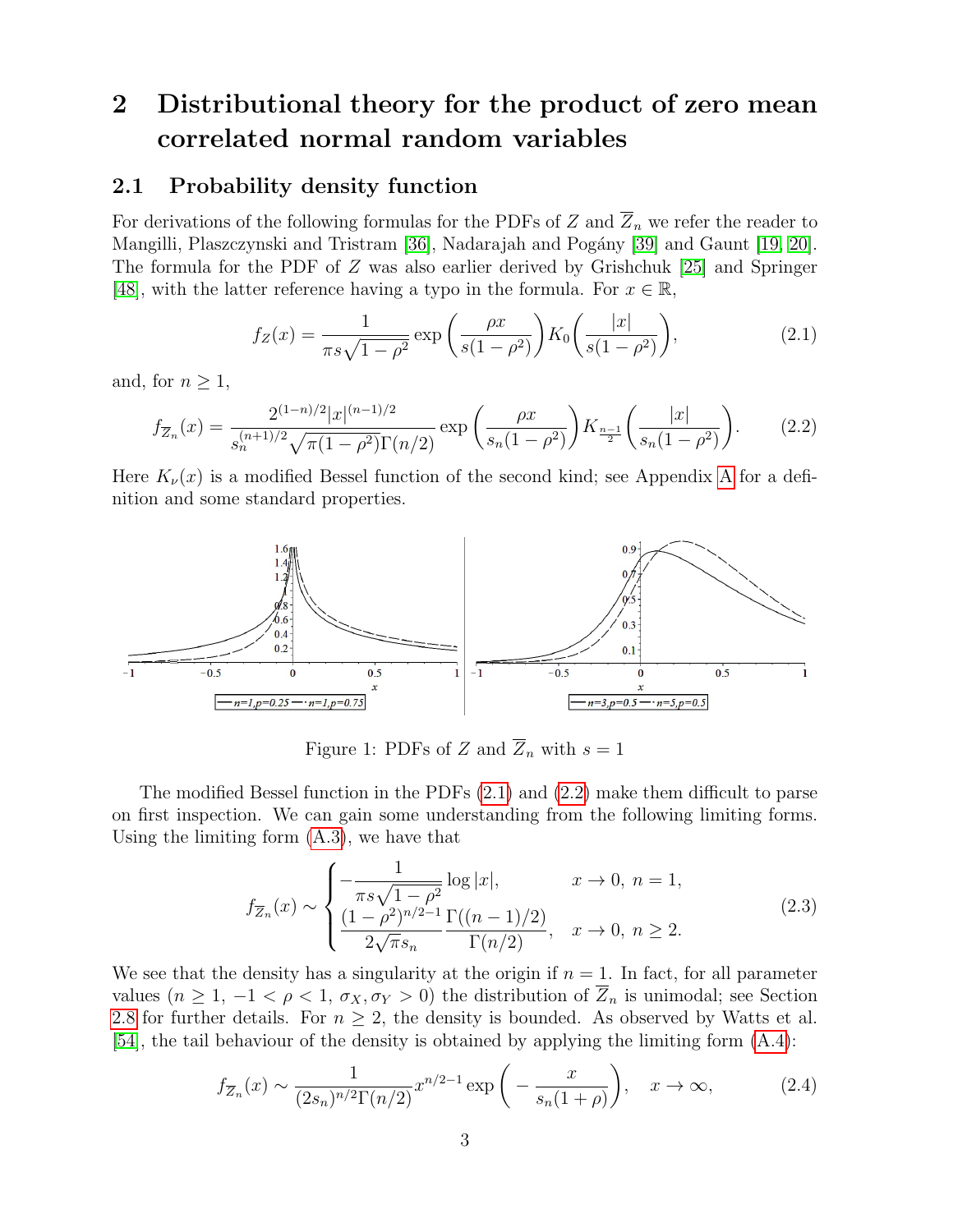and

<span id="page-3-3"></span>
$$
f_{\overline{Z}_n}(x) \sim \frac{1}{(2s_n)^{n/2} \Gamma(n/2)} (-x)^{n/2 - 1} \exp\left(\frac{x}{s_n(1 - \rho)}\right), \quad x \to -\infty.
$$
 (2.5)

We observe that the distribution of  $\overline{Z}_n$  has semi-heavy tails.

In the case that  $n$  is even, we can take advantage of a standard simplification of the modified Bessel function of the second kind (see  $(A.1)$ ) to obtain a representation of the PDF in terms of elementary functions:

$$
f_{\overline{Z}_n}(x) = \frac{1}{(2s_n)^{n/2} \Gamma(n/2)} |x|^{n/2 - 1} \exp\left(\frac{\rho x - |x|}{s_n(1 - \rho^2)}\right) \times \times \sum_{j=0}^{n/2 - 1} \frac{(n/2 - 1 + j)!}{(n/2 - 1 - j)! j!} \left(\frac{s_n(1 - \rho^2)}{2|x|}\right)^j, \quad x \in \mathbb{R}, n \in 2\mathbb{Z}^+.
$$
 (2.6)

#### <span id="page-3-0"></span>2.2 Related distributions

1. Setting  $n = 2$  in  $(2.6)$  yields

<span id="page-3-4"></span><span id="page-3-1"></span>
$$
f_{\overline{Z}_2}(x) = \frac{1}{s} \exp\left(\frac{2(\rho x - |x|)}{s(1 - \rho^2)}\right),\tag{2.7}
$$

which is the PDF of the asymmetric Laplace distribution (see Chapter 3 of Kotz, Kozubowski and Podgórski [\[31\]](#page-19-8) for a comprehensive account of its distributional theory).

2. As  $\rho \uparrow 1$ ,  $\overline{Z}_n$  converges in distribution to a scaled chi-square random variable:  $\overline{Z}_n \rightarrow_d$  $s_nV$ , where  $V \sim \chi^2_{(n)}$ , the chi-square distribution with n degrees of freedom. This fact was observed by Watts et al. [\[54\]](#page-20-1). By symmetry,  $\overline{Z}_n \rightarrow_d -s_nV$ , as  $\rho \downarrow -1$ . This is hardly surprising given the definition of  $\overline{Z}_n$ , and can be confirmed rigorously by letting  $\rho \to \pm 1$ in the formula [\(2.12\)](#page-6-2) below for the characteristic function of  $Z_n$  and comparing to the chi-square characteristic function using Lévy's continuity theorem.

3. By the central limit theorem,  $\sqrt{n}(\overline{Z}_n - \rho s) \rightarrow_d N(0, s^2(1 + \rho^2))$ , as  $n \rightarrow \infty$ . Here,  $\mathbb{E}[Z] = \rho s$  and  $\text{Var}(Z) = s^2(1+\rho^2)$  (see [\(2.21\)](#page-8-2) and [\(2.22\)](#page-8-3)).

4. The variance-gamma (VG) distribution with parameters  $r > 0$ ,  $\theta \in \mathbb{R}$ ,  $\sigma > 0$ ,  $\mu \in \mathbb{R}$ has PDF

<span id="page-3-2"></span>
$$
f_{\text{VG}}(x) = \frac{e^{\theta(x-\mu)/\sigma^2}}{\sigma\sqrt{\pi}\Gamma(r/2)} \left(\frac{|x-\mu|}{2\sqrt{\theta^2+\sigma^2}}\right)^{\frac{r-1}{2}} K_{\frac{r-1}{2}} \left(\frac{\sqrt{\theta^2+\sigma^2}}{\sigma^2}|x-\mu|\right), \quad x \in \mathbb{R},\qquad(2.8)
$$

If a random variable V has PDF [\(2.8\)](#page-3-2), we write  $V \sim \text{VG}(r, \theta, \sigma, \mu)$ . This parametrisation was given in Gaunt [\[16\]](#page-18-6). It is similar to the parametrisation given by Finlay and Seneta [\[14\]](#page-18-7) and other parametrisations are given by Eberlein and Hammerstein [\[12\]](#page-18-8) and Kotz, Kozubowski and Podgórski [\[31\]](#page-19-8), with Chapter 4 of the latter reference giving the most comprehensive account of the distributional theory of the VG distribution in the literature. The VG distribution is also known as the Bessel function distribution or the McKay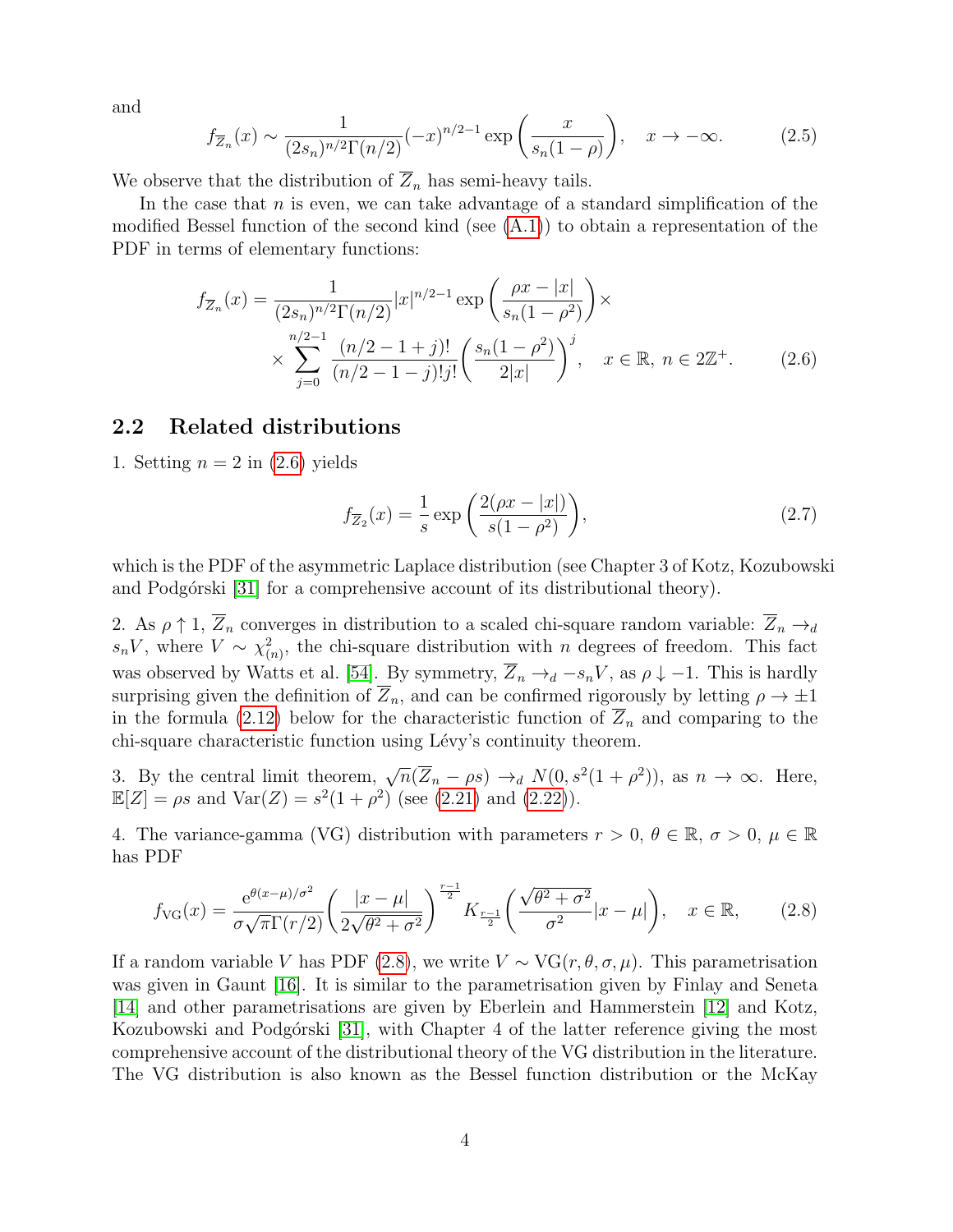Type II distribution (McKay [\[37\]](#page-19-9)), as well as the generalized Laplace distribution (Kotz, Kozubowski and Podgórski [\[31\]](#page-19-8)).

It was noted in the thesis of Gaunt [\[15\]](#page-18-9) that  $Z \sim \text{VG}(1, \rho s, s\sqrt{1-\rho^2}, 0)$  and later by Gaunt [\[19\]](#page-18-4) that also

<span id="page-4-1"></span>
$$
\overline{Z}_n \sim \text{VG}(n, \rho s_n, s_n \sqrt{1 - \rho^2}, 0). \tag{2.9}
$$

5. The following rather complicated exact formula for the PDF of the product of correlated normal random variables with non-zero means was derived by Cui et al. [\[10\]](#page-18-10). Let  $(X, Y)$ be a bivariate normal random vector with mean vector  $(\mu_X, \mu_Y)$ , variances  $(\sigma_X^2, \sigma_Y^2)$  and correlation coefficient  $\rho$ . Then, for  $x \in \mathbb{R}$ ,

$$
f_Z(x) = \exp\left\{-\frac{1}{2(1-\rho^2)} \left(\frac{\mu_X^2}{\sigma_X^2} + \frac{\mu_Y^2}{\sigma_Y^2} - \frac{2\rho(x + \mu_X\mu_Y)}{\sigma_X\sigma_Y}\right)\right\}
$$
  
\$\times \sum\_{n=0}^{\infty} \sum\_{m=0}^{2n} \frac{x^{2n-m} |x|^{m-n} \sigma\_X^{m-n-1}}{\pi (2n)!(1-\rho^2)^{2n+1/2} \sigma\_Y^{m-n+1}} \binom{2n}{m} \left(\frac{\mu\_X}{\sigma\_X^2} - \frac{\rho \mu\_Y}{\sigma\_X\sigma\_Y}\right)^m\$  
\$\times \left(\frac{\mu\_Y}{\sigma\_Y^2} - \frac{\rho \mu\_X}{\sigma\_X\sigma\_Y}\right)^{2n-m} K\_{m-n} \left(\frac{|x|}{(1-\rho^2)\sigma\_X\sigma\_Y}\right).

The following exact formula for the PDF of the product  $Z_k = \prod_{j=1}^k X_j$  of independent normal random variables  $X_j \sim N(0, \sigma_{X_j}^2)$ ,  $j = 1, \ldots, k$ , was obtained by Springer and Thompson [\[49\]](#page-20-2). Let  $\sigma_k = \sigma_{X_1} \sigma_{X_2} \cdots \sigma_{X_k}$ . Then, for  $x \in \mathbb{R}$ ,

$$
f_{Z_k}(x) = \frac{1}{(2\pi)^{k/2} \sigma_k} G_{0,k}^{k,0} \left( \frac{x^2}{2^k \sigma_k^2} \middle| 0, \ldots, 0 \right),
$$

where  $G_{0,k}^{k,0}(x \mid 0, \ldots, 0)$  is a Meijer G-function (for a definition and basic properties, see Chapter 16 of Olver et al. [\[44\]](#page-19-10)). Now, suppose  $\rho = 0$ , and let  $\overline{Z}_{n,1}, \ldots, \overline{Z}_{n,k}$  be independent copies of  $\overline{Z}_n$ . A formula for the PDF of the product  $Z_{n,k} = \prod_{j=1}^k \overline{Z}_{n,j}$  can be read off from a formula of Gaunt, Mijoule and Swan [\[23\]](#page-18-11). For  $x \in \mathbb{R}$ ,

$$
f_{Z_{n,k}}(x) = \frac{n}{2^k \pi^{k/2} s^k (\Gamma(n/2))^k} G_{0,2k}^{2k,0} \left( \frac{n^2 x^2}{2^{2k} s^k} \middle| \frac{n-1}{2}, \ldots, \frac{n-1}{2}, 0, \ldots, 0 \right),
$$

where there are k entries of  $(n-1)/2$  and k entries of 0 in the Meijer G-function. An exact formula for the PDF of the product of three or more correlated normal random variables is not available in the literature.

#### <span id="page-4-0"></span>2.3 Cumulative distribution function

For general parameter values  $n \geq 1, -1 < \rho < 1$  and  $\sigma_X, \sigma_Y > 0$ , a closed-form formula for the cumulative distribution function (CDF) of  $\overline{Z}_n$  is not available. We record some cases for which exact formulas are available. Let  $F_{\overline{Z}_n}(x) = \mathbb{P}(\overline{Z}_n \leq x)$ .

Suppose  $\rho = 0$ . Then, by the symmetry of the PDF of  $\overline{Z}_n$ , it follows that its CDF is given by  $F_{\overline{Z}_n}(x) = 1/2 + \text{sgn}(x) \int_0^{|x|} f_{\overline{Z}_n}(t) dt$ , where  $\text{sgn}(x)$  denotes the sign of x. On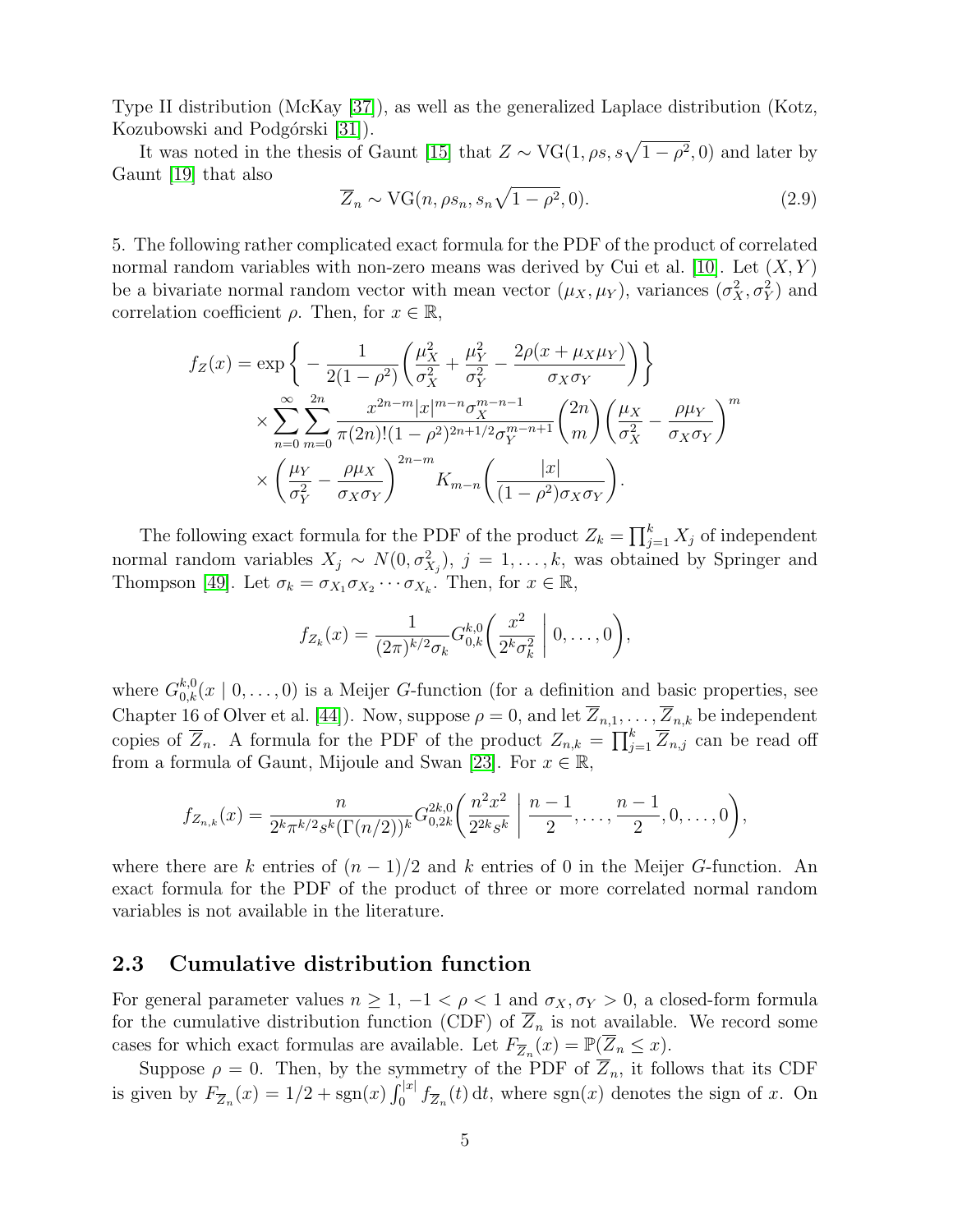calculating the integral using  $(A.6)$ , we have that, for  $x \in \mathbb{R}$ ,

$$
F_{\overline{Z}_n}(x) = \frac{1}{2} + \frac{x}{2s_n} \left[ K_{\frac{n-1}{2}} \left( \frac{|x|}{s_n} \right) \mathbf{L}_{\frac{n-3}{2}} \left( \frac{|x|}{s_n} \right) + \mathbf{L}_{\frac{n-1}{2}} \left( \frac{|x|}{s_n} \right) K_{\frac{n-3}{2}} \left( \frac{|x|}{s_n} \right) \right],
$$

where  $\mathbf{L}_{\nu}(x)$  is a modified Struve function of the first kind. By using the fact that  $\overline{Z}_n$ follows the McKay Type II distribution (a VG distribution), other formulas for the CDF in the case  $\rho = 0$  can be obtained from results of Jankov Maširević and Pogány [\[29\]](#page-19-11) and Nadarajah, Srivastava and Gupta [\[40\]](#page-19-12).

Now suppose that  $n \in 2\mathbb{Z}^+$  and  $-1 < \rho < 1$ . Then, making use of the formula [\(2.6\)](#page-3-1) for the PDF of  $\overline{Z}_n$  and calculating  $F_{\overline{Z}_n}(x) = \int_{-\infty}^x f_{\overline{Z}_n}(t) dt$  for  $x \leq 0$ , and  $F_{\overline{Z}_n}(x) =$  $1 - \int_x^{\infty} f_{\overline{Z}_n}(t) dt$  for  $x > 0$ , yields the following formulas. For  $x \leq 0$ ,

$$
F_{\overline{Z}_n}(x) = \frac{(1-\rho)^{n/2}}{2^{n/2}(n/2-1)!} \sum_{j=0}^{n/2-1} \frac{(n/2-1+j)!}{(n/2-1-j)!j!} \left(\frac{1+\rho}{2}\right)^j \Gamma\left(\frac{n}{2}-j, \frac{-x}{s_n(1-\rho)}\right),
$$

and, for  $x > 0$ ,

$$
F_{\overline{Z}_n}(x) = 1 - \frac{(1+\rho)^{n/2}}{2^{n/2}(n/2-1)!} \sum_{j=0}^{n/2-1} \frac{(n/2-1+j)!}{(n/2-1-j)!j!} \left(\frac{1-\rho}{2}\right)^j \Gamma\left(\frac{n}{2}-j, \frac{x}{s_n(1+\rho)}\right),
$$

where  $\Gamma(a,x) = \int_x^{\infty} t^{a-1} e^{-t} dt$  is the upper incomplete gamma function. Nadarajah, Srivastava and Gupta [\[40\]](#page-19-12) also gave an analogue of these formulas for the case  $\rho = 0$  for the CDF of the McKay Type II distribution.

Suppose now that we are in the general setting  $n \geq 1, -1 < \rho < 1$  and  $\sigma_X, \sigma_Y > 0$ . As a closed-form formula is not available for the CDF, the following asymptotic approximations for the tail probabilities are of interest. Let  $\overline{F}_{\overline{Z}_n}(x) = 1 - \overline{F}_{\overline{Z}_n}(x) = \mathbb{P}(\overline{Z}_n > x)$ . Then, from  $(2.2)$  and the limiting form  $(A.8)$ , we get that

<span id="page-5-1"></span>
$$
\bar{F}_{Z_n}(x) \sim \frac{(1+\rho)}{2^{n/2} s_n^{n/2-1} \Gamma(n/2)} x^{n/2-1} \exp\left(-\frac{x}{s_n(1+\rho)}\right), \quad x \to \infty,
$$
 (2.10)

and, by symmetry,

$$
F_{Z_n}(x) \sim \frac{(1-\rho)}{2^{n/2} s_n^{n/2-1} \Gamma(n/2)} (-x)^{n/2-1} \exp\left(\frac{x}{s_n(1-\rho)}\right), \quad x \to -\infty.
$$

Upper and lower bounds on  $F_{\overline{Z}_n}(x)$  and  $F_{\overline{Z}_n}(x)$  can also be obtained by using bounds for the integral  $\int_x^{\infty} e^{\beta t} t^{\nu} K_{\nu}(t) dt$ ,  $x > 0$ ,  $-1 < \beta < 1$ ,  $\nu > -1/2$ , given in Gaunt [\[17,](#page-18-12) [18\]](#page-18-13). As an example, inequality (2.10) of Gaunt [\[17\]](#page-18-12) states that  $\int_x^{\infty} e^{\beta t} t^{\nu} K_{\nu}(t) dt < (1 (\beta)^{-1}e^{\beta x}x^{\nu}K_{\nu}(x)$ , for  $x > 0$ ,  $0 \le \beta < 1$ ,  $-1/2 < \nu < 1/2$ . Applying this bound with  $\beta = \rho$ and  $\nu = 0$  gives that, for  $0 \leq \rho < 1$ ,  $x > 0$ ,

<span id="page-5-0"></span>
$$
\bar{F}_Z(x) = \int_x^\infty \frac{1}{\pi s \sqrt{1 - \rho^2}} \exp\left(\frac{\rho t}{s(1 - \rho^2)}\right) K_0\left(\frac{t}{s(1 - \rho^2)}\right) dt
$$
\n
$$
= \int_{x/(s(1 - \rho^2))}^\infty \frac{\sqrt{1 - \rho^2}}{\pi} e^{\rho u} K_0(u) du
$$
\n
$$
< \frac{1}{\pi} \sqrt{\frac{1 + \rho}{1 - \rho}} \exp\left(\frac{\rho x}{s(1 - \rho^2)}\right) K_0\left(\frac{x}{s(1 - \rho^2)}\right) = s(1 + \rho) f_Z(x). \tag{2.11}
$$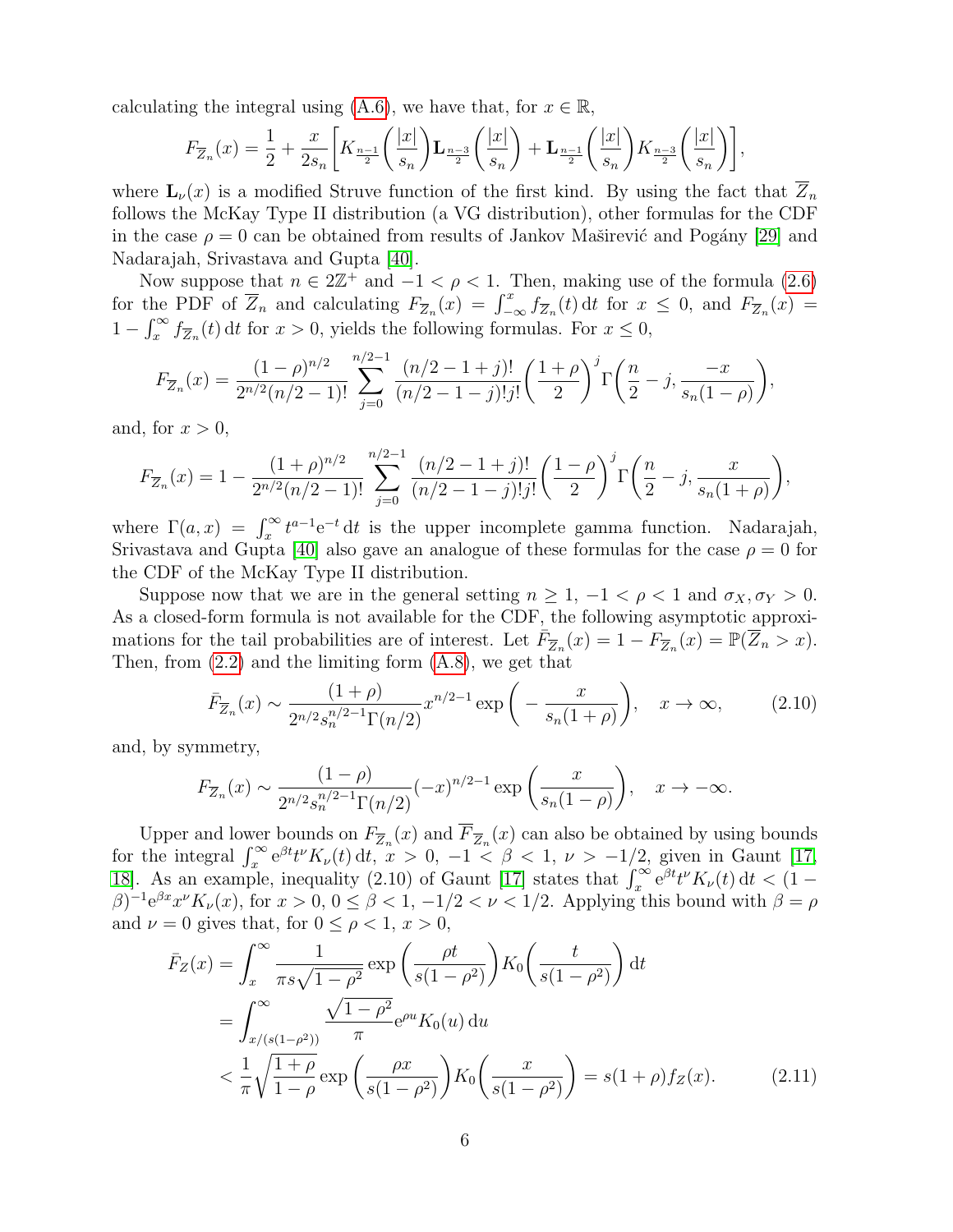Applying the limiting form  $(A.4)$  to the upper bound  $(2.11)$  and comparing to  $(2.10)$ shows that the upper bound [\(2.11\)](#page-5-0) is tight as  $x \to \infty$ .

#### <span id="page-6-0"></span>2.4 Generating functions and infinite divisibility

The moment generating function of Z was obtained by Craig [\[9\]](#page-18-1) and the moment generating (and characteristic) function of  $\overline{Z}_n$  can then be deduced from basic properties of moment generating (and characteristic) functions (see Nadarajah and Pogány  $[39]$ ):

$$
M_{\overline{Z}_n}(t) = \mathbb{E}[e^{t\overline{Z}_n}] = (1 - 2\rho s_n t - s_n^2 (1 - \rho^2) t^2)^{-n/2},
$$

which exists if  $-1/(1 - \rho) < s_n t < 1/(1 + \rho)$  (see [\(2.4\)](#page-2-3) and [\(2.5\)](#page-3-3)). The characteristic function is

<span id="page-6-2"></span>
$$
\varphi_{\overline{Z}_n}(t) = \mathbb{E}[\mathrm{e}^{\mathrm{i}t\overline{Z}_n}] = \left(1 - 2\rho s_n \mathrm{i}t + s_n^2(1 - \rho^2)t^2\right)^{-n/2}.\tag{2.12}
$$

Alternatively, given the formula [\(2.2\)](#page-2-2) for the PDF of  $\overline{Z}_n$ , the moment generating function is obtained from a simple integration of  $M_{\overline{Z}_n}(t) = \int_{-\infty}^{\infty} e^{tx} f_{\overline{Z}_n}(x) dx$ ; see, for example, Eberlein and Hammerstein [\[12\]](#page-18-8) for a calculation for the more general generalized hyperbolic distribution (which includes the VG distribution as a limiting case).

The cumulant generating function  $K_{\overline{Z}_n}(t) = \log \mathbb{E}[\mathrm{e}^{t\overline{Z}_n}]$ , defined for  $-1/(1-\rho) < s_n t <$  $1/(1+\rho)$ , is given by

$$
K_{\overline{Z}_n}(t) = -\frac{n}{2}\log\left(1 - 2\rho s_n t - s_n^2 (1 - \rho^2)t^2\right)
$$
  
= 
$$
-\frac{n}{2}\log\left(1 - s_n(\rho + 1)t\right) - \frac{n}{2}\log\left(1 - s_n(\rho - 1)t\right).
$$
 (2.13)

The distribution of  $\overline{Z}_n$  is infinitely divisible. This is easily seen, because  $\overline{Z}_n$  follows a VG distribution, and the VG distribution is a special case of the generalized hyperbolic distribution which is infinitely divisible (see Barndorff-Nielsen and Halgreen [\[7\]](#page-18-14)). That the distribution of  $\overline{Z}_n$  is infinitely divisible can also be inferred from the representation of  $Z_n$  given in part 3 of Section [2.5.](#page-6-1)

#### <span id="page-6-1"></span>2.5 Representation in terms of other random variables

1. Let  $X_1, \ldots, X_n$  and  $W_1, \ldots, W_n$  be independent  $N(0, 1)$  random variables. Then

<span id="page-6-3"></span>
$$
\overline{Z}_n =_d s_n \sum_{j=1}^n \left( \sqrt{1 - \rho^2} X_j W_j + \rho X_j^2 \right).
$$

It suffices to show that  $Z =_d s(\sqrt{1-\rho^2}X_1W_1 + \rho X_1^2)$ ; this was done in Gaunt [\[19\]](#page-18-4) and we repeat the simple steps here. For ease of notation, we suppose that  $s = 1$ , with the general case following by rescaling. It is straightforward to verify that X and  $W = (Y - \rho X)/\sqrt{1 - \rho^2}$  are independent  $N(0, 1)$  random variables. Thus,  $Z = XY =$  $X(\sqrt{1-\rho^2}W+\rho X)=\sqrt{1-\rho^2}XW+\rho X^2$ , as required.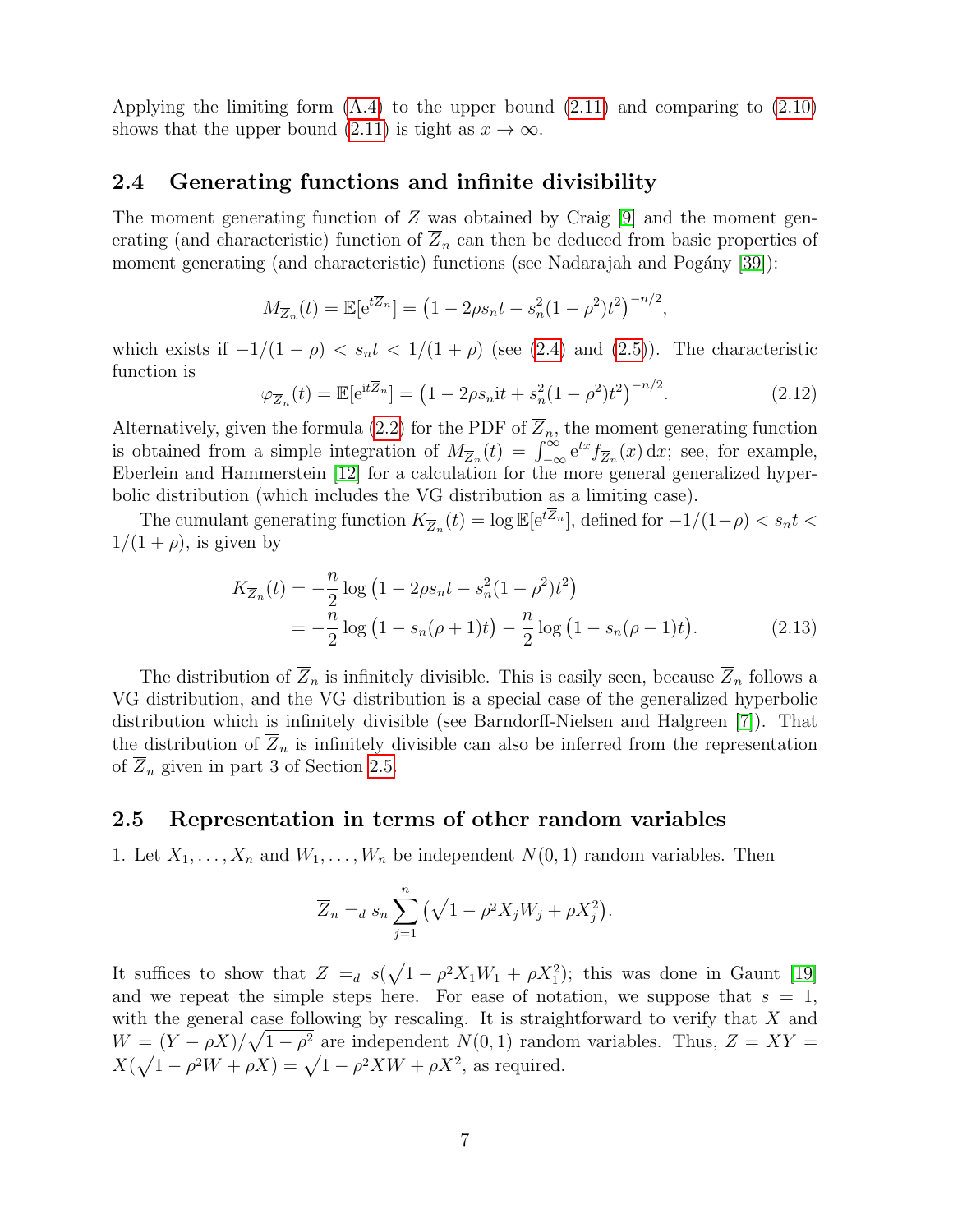2. Suppose that  $S \sim \chi^2_{(n)}$  and  $T \sim N(0, 1)$  are independent. Then

<span id="page-7-0"></span>
$$
\overline{Z}_n =_d \rho s_n S + s_n \sqrt{1 - \rho^2} \sqrt{S} T. \tag{2.14}
$$

The representation [\(2.14\)](#page-7-0) follows from the representation [\(2.9\)](#page-4-1) of  $\overline{Z}_n$  as a VG random variable and Proposition 4.1.2 of Kotz, Kozubowski and Podgórski  $[31]$ , which states that if  $S' \sim \Gamma(r/2, 1/2)$  and  $T' \sim N(0, 1)$  are independent, then  $\theta S' + \sigma \sqrt{S'}T' \sim \text{VG}(r, \theta, \sigma, 0)$ .

3. For any  $m \geq 1$ , we can write  $\overline{Z}_n =_d S_1 + S_2 + \cdots + S_m$ , where  $S_1, S_2, \ldots, S_m$  are independent VG $(n/m, \rho s_n, s_n\sqrt{1-\rho^2}, 0)$  random variables. This follows from the representation [\(2.9\)](#page-4-1) of  $\overline{Z}_n$  as a VG distribution and the convolution property that if  $V_1 \sim \text{VG}(r_1, \theta, \sigma, 0)$ and  $V_2 \sim \text{VG}(r_2, \theta, \sigma, 0)$  are independent then  $V_1 + V_2 \sim \text{VG}(r_1 + r_2, \theta, \sigma, 0)$  (Bibby and Sørensen [\[8\]](#page-18-15)), which is easily verified by using the fact that  $\varphi_V(t) = (1 - 2\theta t + \sigma^2 t^2)^{-r/2}$ is the characteristic function of  $V \sim \text{VG}(r, \theta, \sigma, 0)$ .

4. Suppose that V and V' are independent  $\chi^2_{(n)}$  random variables. Then

<span id="page-7-1"></span>
$$
\overline{Z}_n =_d \frac{s_n}{2} (1+\rho)V - \frac{s_n}{2} (1-\rho)V'. \tag{2.15}
$$

This representation of  $\overline{Z}_n$  is easily proved using a standard characteristic function ar-gument with the formula [\(2.12\)](#page-6-2) for the characteristic function of  $Z_n$  and the standard formula for the characteristic function of the  $\chi^2_{(n)}$  distribution,  $\varphi_V(t) = (1 - 2it)^{-n/2}$ .

From the representation [\(2.15\)](#page-7-1) and the representation of the  $\chi^2_{(n)}$  distribution as the sum of the squares of n independent  $N(0, 1)$  random variables, it follows that

$$
\overline{Z}_n =_d \rho s + \sum_{j=1}^{2n} \lambda_j (N_j^2 - 1),
$$

where  $N_1, \ldots, N_{2n}$  are independent  $N(0, 1)$  random variables, and  $\lambda_1 = \ldots = \lambda_n =$  $s_n(1+\rho)/2$  and  $\lambda_{n+1} = \ldots = \lambda_{2n} = s_n(\rho-1)/2$ . Thus,  $\overline{Z}_n$  is a member of the second Wiener chaos (see Section 2.2 of Nourdin and Peccati [\[41\]](#page-19-13)).

5. If  $n \in 2\mathbb{Z}^+$ , then the independent random variables  $V \sim \chi^2_{(n)}$  and  $V' \sim \chi^2_{(n)}$  can be expressed in terms of independent uniform  $U(0, 1)$  random variables  $U_1, \ldots, U_n$  as  $V =_d \sum_{j=1}^{n/2} \log U_j$  and  $V' =_d \sum_{j=n/2+1}^{n} \log U_j$ . Therefore, from [\(2.15\)](#page-7-1),

<span id="page-7-2"></span>
$$
\overline{Z}_n =_d \frac{s_n}{2} (1+\rho) \sum_{j=1}^{n/2} \log U_j - \frac{s_n}{2} (1-\rho) \sum_{j=n/2+1}^n \log U_j.
$$
 (2.16)

The representation [\(2.16\)](#page-7-2) is convenient for simulating the distribution of  $\overline{Z}_n$  when  $n \in$  $2\mathbb{Z}^+$ . If n is an odd integer, the distribution of  $\overline{Z}_n$  can be simulated using the representation  $(2.15)$  and simulating the chi-square distributions of V and V' using methods for simulating gamma distributions, as given in Chapter 9, Section 3 of Devroye [\[11\]](#page-18-16).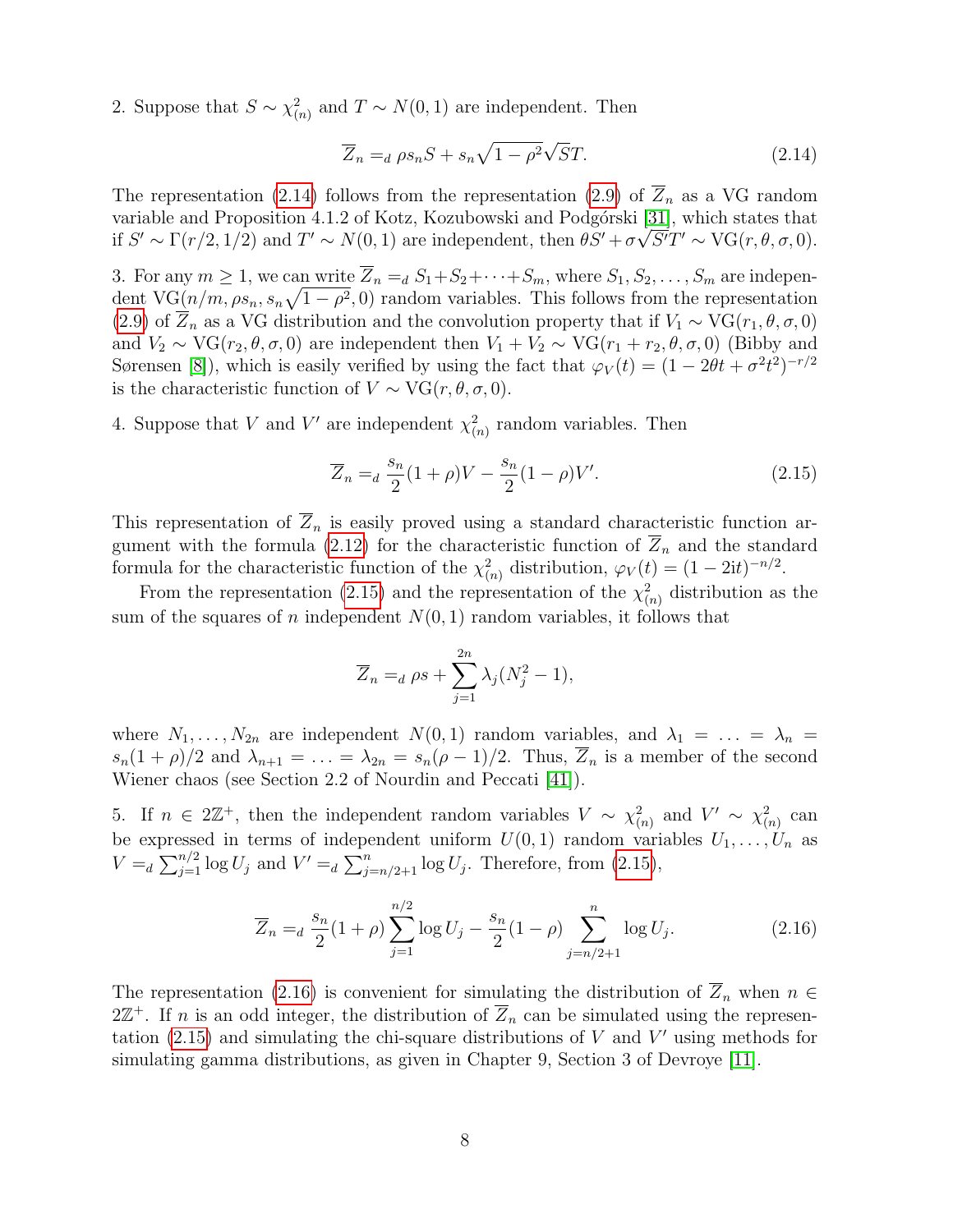#### <span id="page-8-0"></span>2.6 Stein characterisation

Let W be a real-valued random variable. Then  $W =_{d} \overline{Z}_n$  if and only if

$$
\mathbb{E}\left[s_n^2(1-\rho^2)Wg''(W) + (ns_n^2(1-\rho^2) + 2\rho s_n W)g'(W) + (\rho s - W)g(W)\right] = 0 \quad (2.17)
$$

for all twice differentiable  $g : \mathbb{R} \to \mathbb{R}$  such that the expectations  $\mathbb{E}[g(\overline{Z})], \ \mathbb{E}[\overline{Z}g(\overline{Z})],$  $\mathbb{E}[g'(\overline{Z})], \mathbb{E}|\overline{Z}g'(\overline{Z})|$  and  $\mathbb{E}|\overline{Z}g''(\overline{Z})|$  are all finite.

Necessity of the Stein characterisation [\(2.17\)](#page-8-4) was established by Gaunt [\[20\]](#page-18-5) (here we have corrected a typo in the characterising equation [\(2.17\)](#page-8-4)). Let us give a simple proof of sufficiency. Suppose  $W$  is a real-valued random variable. To simplify notation, we set  $s = 1$ , with the general case following by rescaling. Taking  $g(x) = e^{itx}$  (which is twice differentiable and bounded) in [\(2.17\)](#page-8-4) and setting  $\varphi(t) = \mathbb{E}[e^{itW}]$  yields the differential equation

<span id="page-8-5"></span><span id="page-8-4"></span>
$$
\left(\frac{(1-\rho^2)}{n^2}t^2 - \frac{2\rho i}{n}t + 1\right)\varphi'(t) + \left(\frac{(1-\rho^2)}{n}t - \rho i\right)\varphi(t) = 0.
$$
 (2.18)

Note that  $q(x) = e^{itx}$  is a complex-valued function; here we applied the characterising equation to the real and imaginary parts of g, which are real-valued functions. Solving [\(2.18\)](#page-8-5) subject to the condition  $\varphi(0) = 1$  gives that  $\varphi(t) = (1 - 2\rho i t/n + (1 - \rho^2)t^2/n^2)^{-n/2}$ , which is the characteristic function [\(2.12\)](#page-6-2) of  $\overline{Z}_n$ . Thus,  $W = \overline{Z}_n$ , which proves sufficiency.

Stein characterisations are most commonly used as part of Stein's method (Stein [\[50\]](#page-20-3)) to prove quantitative limit theorems in probability theory; however, they can also be used to derive distributional properties. For example, setting  $g_1(x) = x^k$  and  $g_2(x) =$  $(x - \mathbb{E}[\overline{Z}_n])^k = (x - \rho s)^k$  in [\(2.17\)](#page-8-4) yields the following recursions for the k-th raw moment  $\mu_k' = \mathbb{E}[\overline{Z}_n^k]$  $\binom{k}{n}$  and the k-th central moment  $\mu_k = \mathbb{E}[(\overline{Z}_n - \mathbb{E}[\overline{Z}_n])^k]$ :

$$
\mu'_{k+1} = (n+2k)\rho s_n \mu'_k + k(n+k-1)s_n^2(1-\rho^2)\mu'_{k-1}, \quad k \ge 1,
$$
\n(2.19)

and

$$
\mu_{k+1} = 2k\rho s_n \mu_k + k s_n^2 (n + k - 1 + (n - k + 1)\rho^2) \mu_{k-1} + k(k - 1)ns_n^3 \rho (1 - \rho^2) \mu_{k-2}, \quad k \ge 2.
$$
 (2.20)

These recurrences allow for the efficient computation of lower order raw (central) moments given just the first raw (first and second central) moments.

#### <span id="page-8-1"></span>2.7 Moments and cumulants

The mean and variance of  $\overline{Z}_n$  can be easily calculated through several approaches; for example, using the standard method of extracting lower order moments via moment generating functions. We have

<span id="page-8-7"></span><span id="page-8-6"></span><span id="page-8-3"></span><span id="page-8-2"></span>
$$
\mathbb{E}\left[\overline{Z}_n\right] = \rho s,\tag{2.21}
$$

$$
\text{Var}(\overline{Z}_n) = n s_n^2 (1 + \rho^2). \tag{2.22}
$$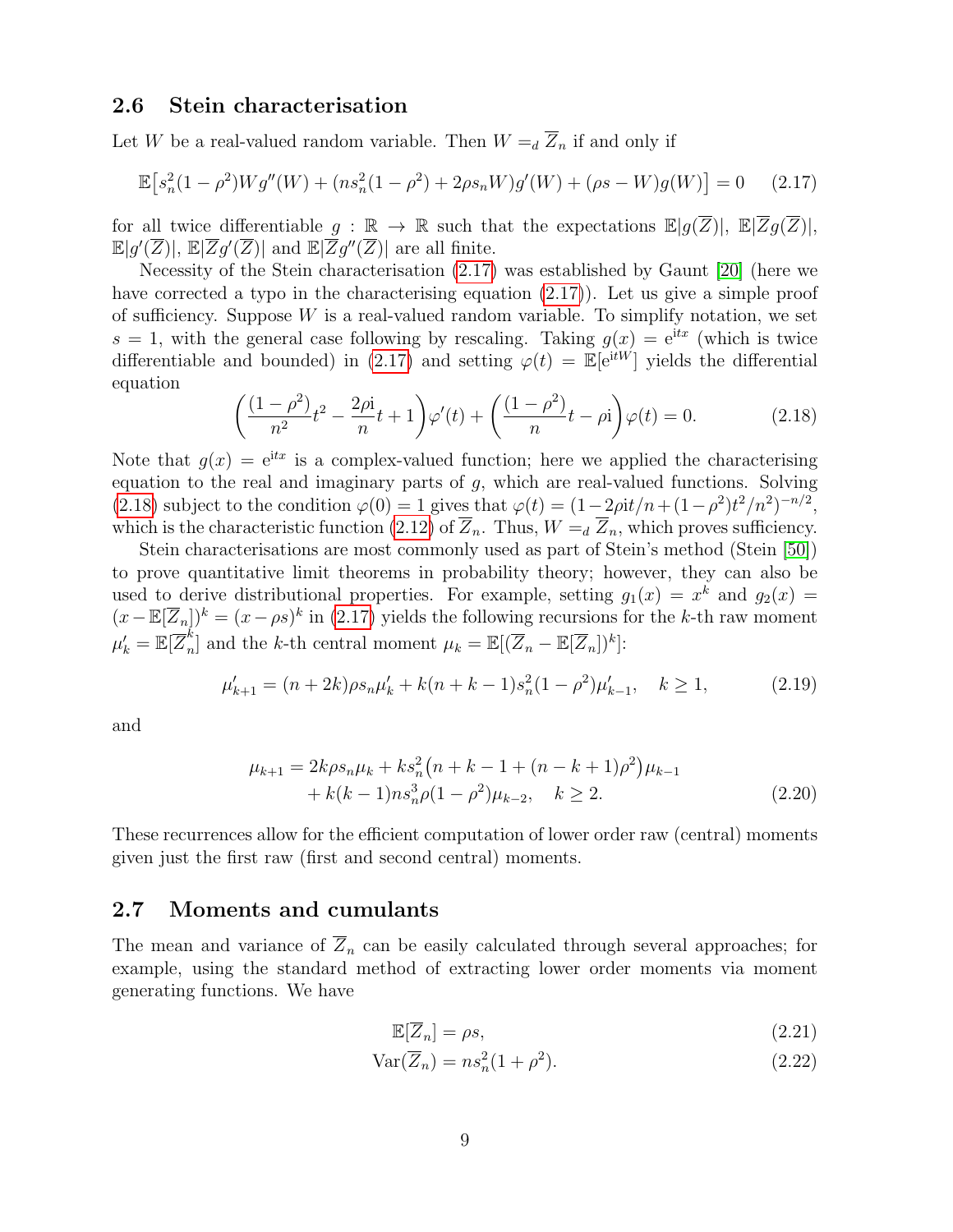Lower order raw and central moments are then readily obtained from the recurrences [\(2.19\)](#page-8-6) and [\(2.20\)](#page-8-7). The first four raw moments are given by

$$
\mu'_1 = \rho s,
$$
  
\n
$$
\mu'_2 = n s_n^2 (1 + (n+1)\rho^2),
$$
  
\n
$$
\mu'_3 = n \rho s_n^3 (3(n+2) + (n+1)(n+2)\rho^2),
$$
  
\n
$$
\mu'_4 = n s_n^4 (3(n+2) + 6(n+2)(n+3)\rho^2 + (n+1)(n+2)(n+3)\rho^4),
$$

and the first four central moments are given by

$$
\mu_1 = 0,
$$
  
\n
$$
\mu_2 = n s_n^2 (1 + \rho^2),
$$
  
\n
$$
\mu_3 = 2n \rho s_n^3 (3 + \rho^2),
$$
  
\n
$$
\mu_4 = 3n s_n^4 ((n+2) + 2(n+6)\rho^2 + (n+2)\rho^4).
$$

We thus deduce that the skewness  $\gamma_1 = \mu_3/\mu_2^{3/2}$  and kurtosis  $\beta_2 = \mu_4/\mu_2^2$  are given by

$$
\gamma_1 = \frac{2\rho(3+\rho^2)}{\sqrt{n}(1+\rho^2)^{3/2}}, \quad \beta_2 = \frac{3(n+2)+6(n+6)\rho^2+3(n+2)\rho^4}{n(1+\rho^2)^2},
$$

whilst the excess kurtosis  $\gamma_2 = \mu_4/\mu_2^2 - 3$  is

$$
\gamma_2 = \frac{6 + 36\rho^2 + 6\rho^4}{n(1 + \rho^2)^2}.
$$

Formulas for the skewness and kurtosis of the product of two correlated normal variables with possibly non-zero means are given by Seijas-Macías et al. [\[47\]](#page-19-14) and Ware and Lad [\[53\]](#page-20-0). Formulas for the first four central moments of the product of two correlated normal variables with possibly non-zero means are given by Haldane [\[27\]](#page-19-4).



Figure 2: Skewness  $\gamma_1$  (left panel) and excess kurtosis  $\gamma_2$  (right panel) with  $n=1$ 

Higher order moments are easily calculated using the representation [\(2.15\)](#page-7-1) of  $\overline{Z}_n$  and the moment formula  $\mathbb{E}[V^k] = 2^k \Gamma(n/2 + k) / \Gamma(n/2) = n(n+2)(n+4) \cdots (n+2k-2),$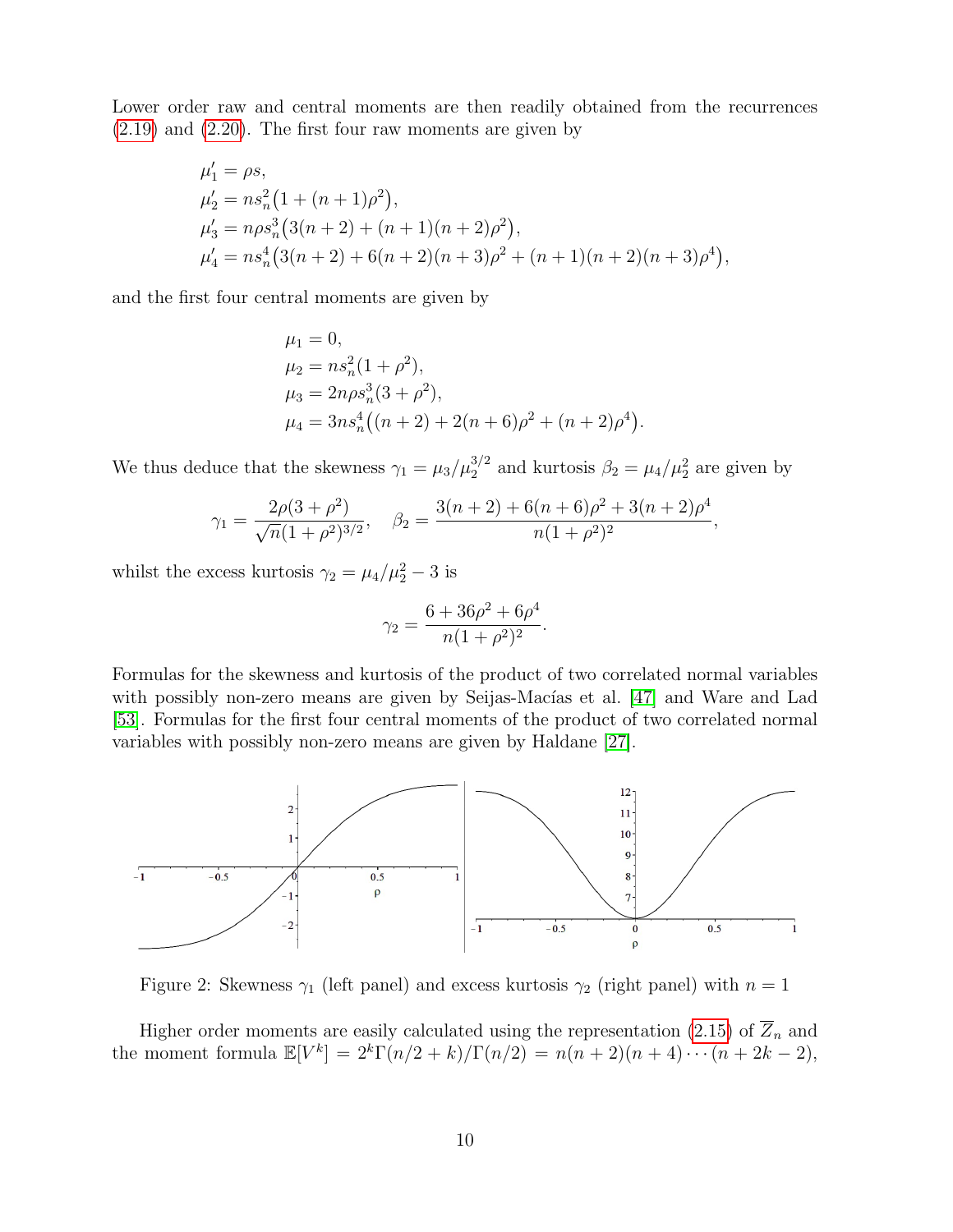$k \geq 1$ , for  $V \sim \chi^2_{(n)}$ . For  $k \geq 1$ ,

$$
\mu'_{k} = \frac{s_{n}^{k}}{2^{k}} \sum_{j=0}^{k} {k \choose j} (\rho+1)^{j} (\rho-1)^{k-j} \mathbb{E}[V^{j}] \mathbb{E}[V^{k-j}]
$$
  
= 
$$
\frac{s_{n}^{k}}{(\Gamma(n/2))^{2}} \sum_{j=0}^{k} {k \choose j} \Gamma(\frac{n}{2}+j) \Gamma(\frac{n}{2}+k-j) (\rho+1)^{j} (\rho-1)^{k-j}.
$$

In the case  $n = 1$ , the following formula is available (see Kan [\[30\]](#page-19-15)):

$$
\mu'_{k} = \begin{cases}\n\frac{s^{k}(k!)^{2}}{2^{k}} \sum_{j=0}^{k/2} \frac{(2\rho)^{2j}}{((k/2 - j)!)^{2}(2j)!}, & \text{if } k \text{ is even,} \\
\frac{s^{k}(k!)^{2}}{2^{k}} \sum_{j=0}^{(k-1)/2} \frac{(2\rho)^{2j+1}}{((k/2 - 1/2 - j)!)^{2}(2j+1)!}, & \text{if } k \text{ is odd.} \n\end{cases}
$$

Returning to the general case  $n \geq 1$ , the raw moments of  $\overline{Z}_n$  can be expressed in terms of the hypergeometric function (see Chapter 15 of Olver et al. [\[44\]](#page-19-10)). For  $k \geq 1$ ,

$$
\mu'_{k} = \frac{s_{n}^{k}(n+k-1)!k!}{(1-\rho^{2})^{n/2}\Gamma(n/2+k+1)\Gamma(n/2)} \times \times \left[ (-1)^{k}(1-\rho)^{n+k} {}_{2}F_{1}\left(n+k, \frac{n}{2}; \frac{n}{2}+k+1; -\frac{1-\rho}{1+\rho}\right) + (1+\rho)^{n+k} {}_{2}F_{1}\left(n+k, \frac{n}{2}; \frac{n}{2}+k+1; -\frac{1+\rho}{1-\rho}\right) \right].
$$

This formula is a re-parameterisation (using [\(2.9\)](#page-4-1)) of the result of Theorem 2 of Holm and Alouini [\[28\]](#page-19-16), which gives formulas for the raw moments of the Mckay Type II distribution (a VG distribution). The proof of Holm and Alouini [\[28\]](#page-19-16) involves writing  $\mu'_k = \int_{-\infty}^{\infty} x^k f_{\overline{Z}_n}(x) dx = \int_{-\infty}^0 x^k f_{\overline{Z}_n}(x) dx + \int_0^{\infty} x^k f_{\overline{Z}_n}(x) dx = (-1)^k \int_0^{\infty} x^k f_{\overline{Z}_n}(-x) dx +$  $\int_0^\infty x^k f_{\overline{Z}_n}(x) dx$ , calculating the latter two integrals using [\(A.7\)](#page-17-3) and then simplifying. The absolute moments can be calculated similarly by writing  $\mathbb{E}|\overline{Z}_{n}^{k}|$  $\int_{n}^{k}$ | =  $\int_{0}^{\infty} x^{k} f_{\overline{Z}_{n}}(-x) dx +$  $\int_0^\infty x^k f_{\overline{Z}_n}(x) dx$ . This gives that, for  $k \ge 1$ ,

$$
\mathbb{E}|\overline{Z}_{n}^{k}| = \frac{s_{n}^{k}n + k - 1)!k!}{(1 - \rho^{2})^{n/2}\Gamma(n/2 + k + 1)\Gamma(n/2)} \times \left[ (1 - \rho)^{n+k} {}_{2}F_{1}\left(n + k, \frac{n}{2}; \frac{n}{2} + k + 1; -\frac{1 - \rho}{1 + \rho}\right) + (1 + \rho)^{n+k} {}_{2}F_{1}\left(n + k, \frac{n}{2}; \frac{n}{2} + k + 1; -\frac{1 + \rho}{1 - \rho}\right) \right].
$$

Higher order central moments of  $\overline{Z}_n$  can be calculated using the representation [\(2.15\)](#page-7-1) of  $\overline{Z}_n$  and the formula  $\mathbb{E}[(V - \mathbb{E}[V])^k] = 2^k U(-k, 1-k-n/2, -n/2)$ , where  $U(a, b, x)$  is a confluent hypergeometric function of the second kind (see Weisstein [\[55\]](#page-20-4)). We note that in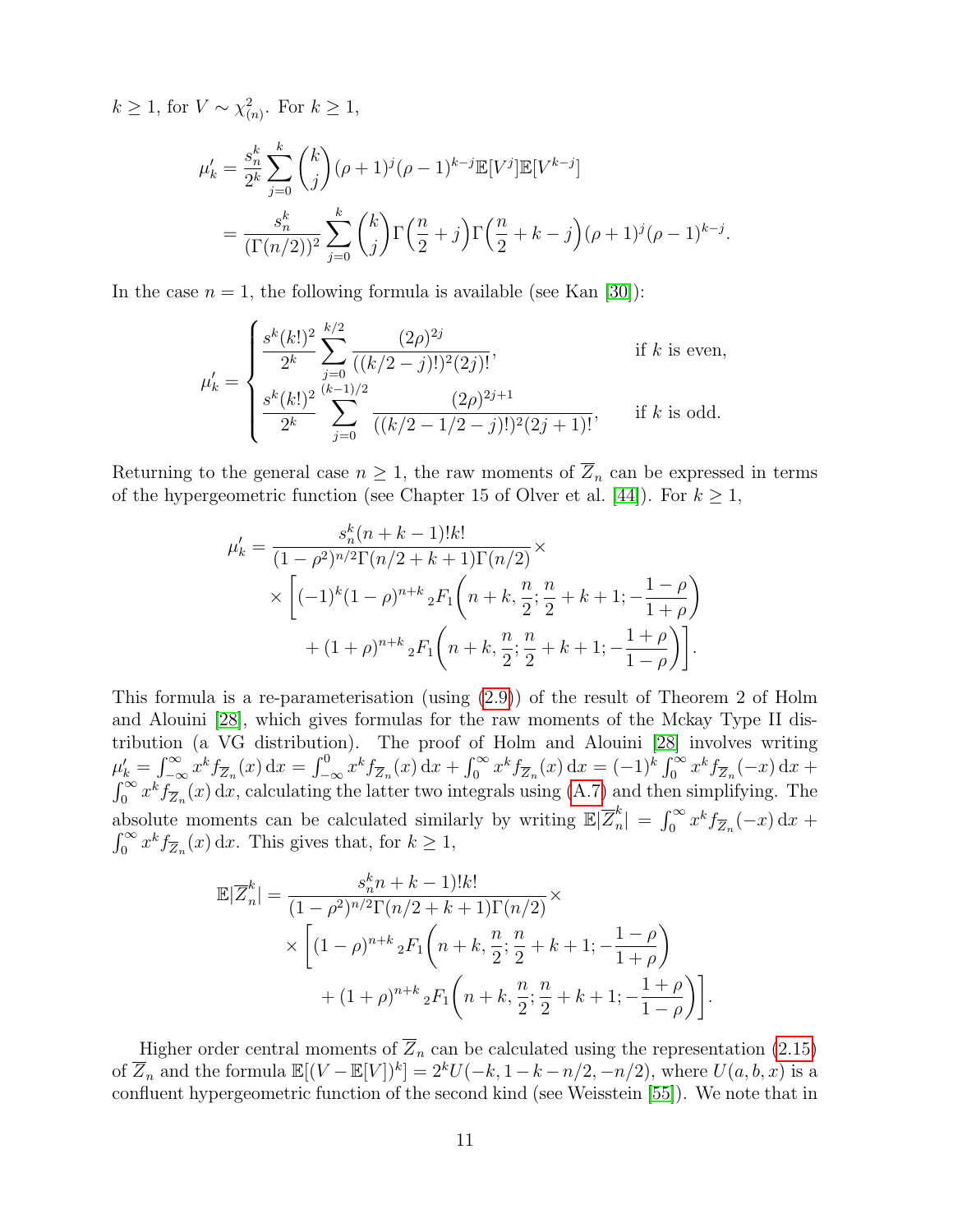the case  $a = -m$ ,  $m = 0, 1, 2, \ldots$ , the function  $U(a, b, x)$  is a polynomial:  $U(-m, b, x) =$  $(-1)^m \sum_{j=0}^m {m \choose j} (b+j)_{m-j} (-x)^j$ , and the Pochhammer symbol is  $(a)_0 = 0$  and  $(a)_j =$  $a(a+1)(a+2)\cdots(a+j-1), j\geq 1$  (see Section 13.2(i) of Olver et al. [\[44\]](#page-19-10)). We have, for  $k \geq 1$ ,

$$
\mu_k = \frac{s_n^k}{2^k} \sum_{j=0}^k {k \choose j} (\rho+1)^j (\rho-1)^{k-j} \mathbb{E}[(V-\mathbb{E}[V])^j] \mathbb{E}[(V-\mathbb{E}[V])^{k-j}]
$$
  
=  $s_n^k \sum_{j=0}^k {k \choose j} U(-j, 1-j-\frac{n}{2}, -\frac{n}{2}) U(j-k, 1+j-k-\frac{n}{2}, -\frac{n}{2}) \times$   
 $\times (1+\rho)^j (\rho-1)^{k-j}.$ 

Suppose now that  $\rho = 0$ . Then, from  $(2.14)$ ,  $Z_n =_d s_n$ √  $\overline{S}T$ , where  $S \sim \chi^2_{(n)}$  and  $T \sim N(0, 1)$  are independent. If  $k \geq 1$  is odd then  $\mathbb{E}[T^k] = 0$ , whilst for any  $\alpha > 0$ ,  $\mathbb{E}[T^{\alpha}] = \pi^{-1/2} 2^{\alpha/2} \Gamma((\alpha+1)/2)$  and  $\mathbb{E}[S^{\alpha}] = \Gamma(n/2+\alpha)/\Gamma(n/2)$ . Therefore, for  $k \geq 1$ ,

$$
\mu'_{k} = \begin{cases} \frac{2^{k/2} s_n^k}{\sqrt{\pi}} \frac{\Gamma((n+k)/2) \Gamma((k+1)/2)}{\Gamma(n/2)}, & \text{if } k \text{ is even,} \\ 0, & \text{if } k \text{ is odd.} \end{cases}
$$

Suppose now that  $-1 < \rho < 1$  and  $n \geq 1$ . The cumulants of  $\overline{Z}_n$  are readily calculated by either Taylor expanding the logarithms in [\(2.13\)](#page-6-3), or by working with the representation  $(2.15)$  of  $Z_n$ . In the latter approach, one uses the standard properties that for independent random variables  $S_1$  and  $S_2$  and constant c, the k-th cumulant satisfies  $\kappa_k(cS_1) = c^k \kappa_k(S_1)$ and  $\kappa_k(S_1 + S_2) = \kappa_k(S_1) + \kappa_k(S_2)$ , and  $\kappa_k(V) = 2^{k-1}(k-1)! n$  for  $V \sim \chi^2_{(n)}$ . For  $k \ge 1$ ,

$$
\kappa_k = \frac{n s_n^k}{2} (k-1)! \left[ (1+\rho)^k + (\rho - 1)^k \right].
$$

In particular,

$$
\kappa_1 = \rho s,
$$
  
\n
$$
\kappa_2 = n s_n^2 (1 + \rho^2),
$$
  
\n
$$
\kappa_3 = 2 \rho n s_n^3 (3 + \rho^2),
$$
  
\n
$$
\kappa_4 = 6 n s_n^4 (1 + 6 \rho^2 + \rho^4),
$$
  
\n
$$
\kappa_5 = 24 \rho n s_n^5 (5 + 10 \rho^2 + \rho^4),
$$
  
\n
$$
\kappa_6 = 120 n s_n^6 (1 + \rho^2) (1 + 14 \rho^2 + \rho^4).
$$

A general formula for the cumulants of the product of two correlated normal variables with possibly non-zero means is given by Craig [\[9\]](#page-18-1).

#### <span id="page-11-0"></span>2.8 Mode and median

A detailed study of the mode and median of the generalized hyperbolic and VG distributions was recently carried out by Gaunt and Merkle [\[22\]](#page-18-17); here we provide a synthesis of this work in the case of the product of correlated zero mean normal random variables.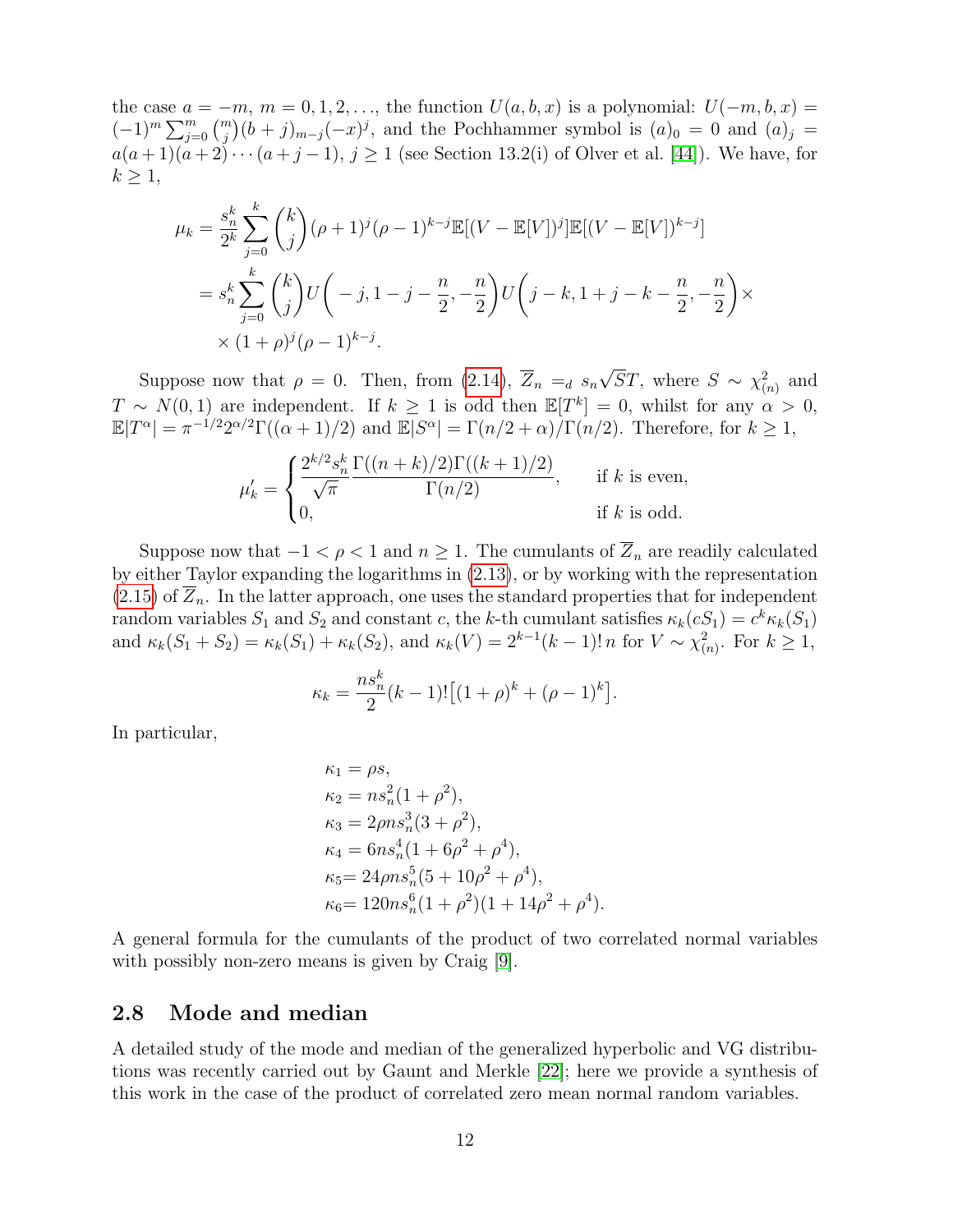The distribution of  $\overline{Z}_n$  is unimodal. This follows because  $\overline{Z}_n$  is self-decomposable (it is infinitely divisible) and self-decomposable distributions are unimodal (Yamazato [\[56\]](#page-20-5)). Let  $M_n$  denote the mode of  $Z_n$ . It is clear from [\(2.3\)](#page-2-4) and [\(2.7\)](#page-3-4) that

<span id="page-12-1"></span>
$$
M_1 = M_2 = 0.\t\t(2.23)
$$

Suppose now that  $n \geq 3$ . Then, by applying the differentiation formula [\(A.5\)](#page-17-4) to the PDF [\(2.2\)](#page-2-2), we deduce that  $M_n = sgn(\rho) \cdot x^*$ , where  $x^*$  is the unique positive solution of the equation

<span id="page-12-0"></span>
$$
K_{\frac{n-3}{2}}\left(\frac{x}{s_n(1-\rho^2)}\right) = |\rho| K_{\frac{n-1}{2}}\left(\frac{x}{s_n(1-\rho^2)}\right).
$$
 (2.24)

In the cases  $n = 4$  and  $n = 6$ , we can apply the formulas in  $(A.2)$  to  $(2.24)$  to obtain simple algebraic equations for  $x^*$  which when solved yield the exact expressions

$$
M_4 = \frac{\rho s}{4} (1 + |\rho|), \quad M_6 = \frac{\rho s}{12} (1 + |\rho|) \left( 3 - \frac{1}{|\rho|} + \sqrt{\frac{1}{\rho^2} + \frac{6}{|\rho|} - 3} \right).
$$

For  $n = 8$  and  $n = 10$ , we can apply the formula  $(A.1)$  to  $(2.24)$  to obtain cubic and quartic equations for  $x^*$ , although the solutions to these equations are too complicated to be worth reporting. For other values of n, exact formulas for  $M_n$  are not available, except for the case  $\rho = 0$  in which case the mode is equal to zero.



Figure 3: Plots of  $M_4$ ,  $M_6$  and  $M_8$  when  $s = 1$ 

Whilst exact formulas are not available for  $M_n$  for general  $n \geq 3$ , simple and accurate upper and lower bounds can be derived. In what follows, we fix  $\rho > 0$ ; bounds for the case  $\rho < 0$  follow by symmetry. Applying the lower and upper bounds of [\(A.9\)](#page-17-5) to [\(2.24\)](#page-12-0) leads to simple algebraic equations for  $x^*$  which when solved lead to the upper and lower bounds of the following two-sided inequality, respectively:

<span id="page-12-2"></span>
$$
\rho s(1 - 3/n) < M_n < \rho s(1 - 2/n), \quad n \ge 3. \tag{2.25}
$$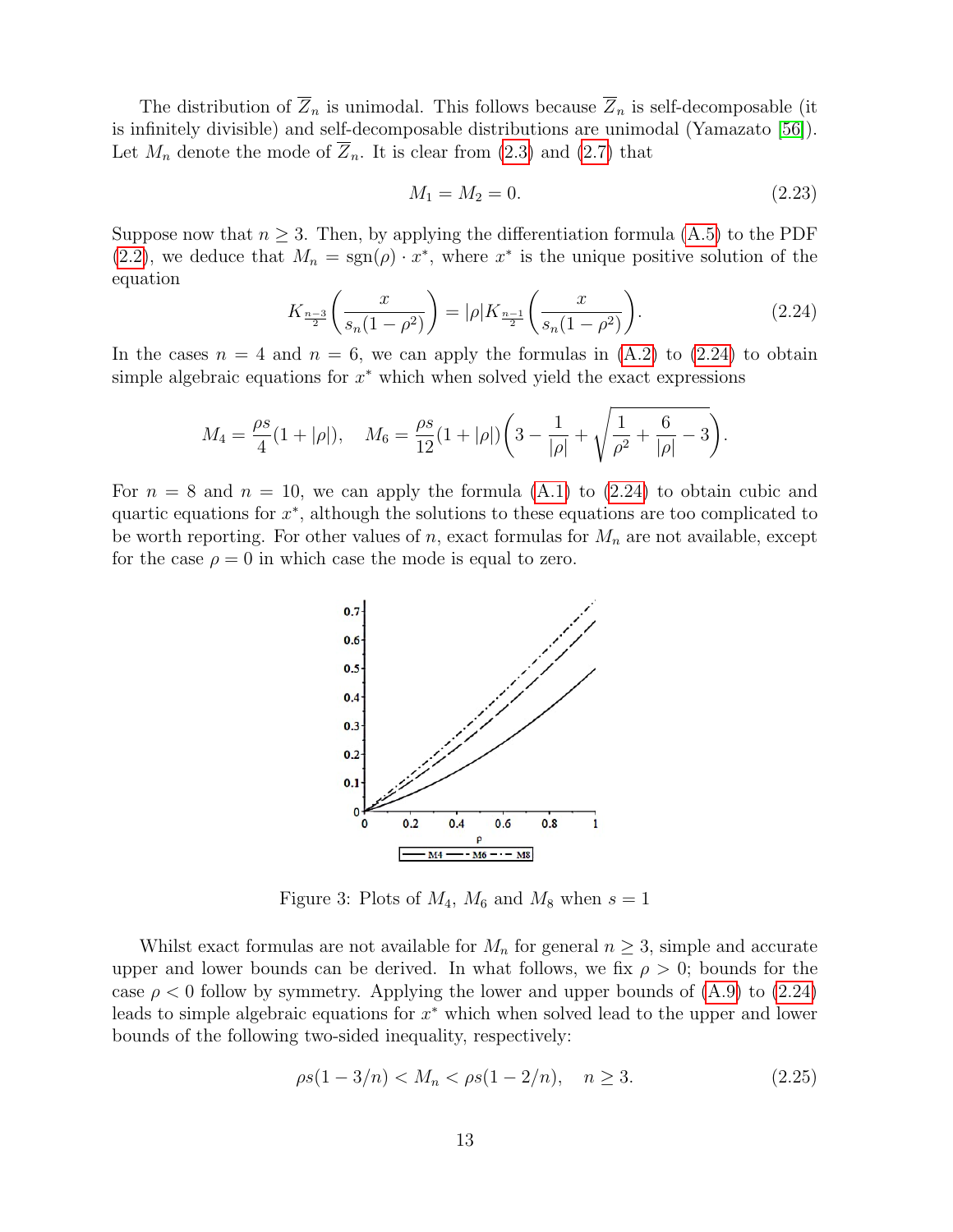There is equality in the upper bound when  $n = 2$  (see [\(2.23\)](#page-12-1)). Applying inequality [\(A.10\)](#page-17-6) to [\(2.24\)](#page-12-0) yields that, for  $n \geq 4$ ,

<span id="page-13-0"></span>
$$
M_n \ge \frac{\rho s}{2} \left[ 1 - \frac{2}{n} + \sqrt{\rho^2 \left( 1 - \frac{2}{n} \right)^2 + (1 - \rho^2) \left( 1 - \frac{4}{n} \right)^2} \right],\tag{2.26}
$$

with equality if and only if  $n = 4$ . Inequality [\(2.26\)](#page-13-0) is more accurate than the lower bound in [\(2.25\)](#page-12-2) for  $n \geq 4$ . The bounds in (2.25) and [\(2.26\)](#page-13-0) were derived by Gaunt and Merkle [\[22\]](#page-18-17) by similar considerations.

If  $\rho = 0$ , the median of  $\overline{Z}_n$  is equal to zero. The median of  $\overline{Z}_2$  is given by

$$
Med(\overline{Z}_{2}) = \begin{cases} \frac{s}{2}(1+\rho)\log(1+\rho), & \rho \ge 0, \\ -\frac{s}{2}(1-\rho)\log(1-\rho), & \rho < 0, \end{cases}
$$
 (2.27)

which follows from the well-known formula for the median of the asymmetric Laplace dis-tribution (see Kozubowski and Podgórski [\[32\]](#page-19-17)). Otherwise, an exact closed-form formula is not available for  $\text{Med}(\overline{Z}_n)$ ,  $n \geq 1$ . Moreover, unlike for the mode, accurate upper and lower bounds for the median have yet to be worked out in the literature. Gaunt and Merkle [\[22\]](#page-18-17) have, however, conjectured accurate bounds for the median of the VG distribution. As  $\overline{Z}_n$  follows the VG distribution (see [\(2.9\)](#page-4-1)), we can present conjectured bounds for  $Med(Z_n)$ . The numerical results of Table [1](#page-13-1) support the conjectured bounds, in that each entry in the table lies between the conjectured lower and upper bounds. The results were obtained with *Mathematica* via the same simple numerical procedure for numerically computating medians as described in pp. 16–17 of Gaunt and Merkle [\[22\]](#page-18-17).

**Conjecture 2.1.** Suppose  $\rho > 0$ . Then it is conjectured that

$$
\left(1-\frac{1}{n}\right)\rho s < \text{Med}(\overline{Z}_n) < \rho s e^{-2/3n} < \left(1-\frac{2}{3n}+\frac{2}{9n^2}\right)\rho s, \quad n \ge 1,
$$

<span id="page-13-1"></span>and

$$
\operatorname{Med}(\overline{Z}_n) \le \left(1 - \frac{2(1 - \log 2)}{n}\right)\rho s, \quad n \ge 2. \tag{2.28}
$$

| $\, n$         | 0.1    | $0.3 -$                                  | 0.5 | 0.7                     | 0.9 |
|----------------|--------|------------------------------------------|-----|-------------------------|-----|
|                |        | 0.0198 0.0813 0.164 0.265 0.386          |     |                         |     |
| 3              |        | 0.0674 0.210 0.364 0.528 0.700           |     |                         |     |
| $\overline{5}$ |        | $0.0802$ $0.245$ $0.416$ $0.594$ $0.777$ |     |                         |     |
| 7              | 0.0859 | 0.260                                    |     | $0.439$ $0.623$ $0.812$ |     |
| 10             | 0.0901 | 0.272                                    |     | $0.457$ $0.646$ $0.838$ |     |

Table 1: Median of  $\overline{Z}_n$  with  $s=1$ .

We end by noting that because  $\mathbb{E}[\overline{Z}_n] = \rho s$ , it follows from [\(2.23\)](#page-12-1) and [\(2.25\)](#page-12-2) that, if  $\rho > 0$ , then  $M_n < \mathbb{E}[\overline{Z}_n]$  for all  $n \geq 1$ . In fact, we have the two-sided inequality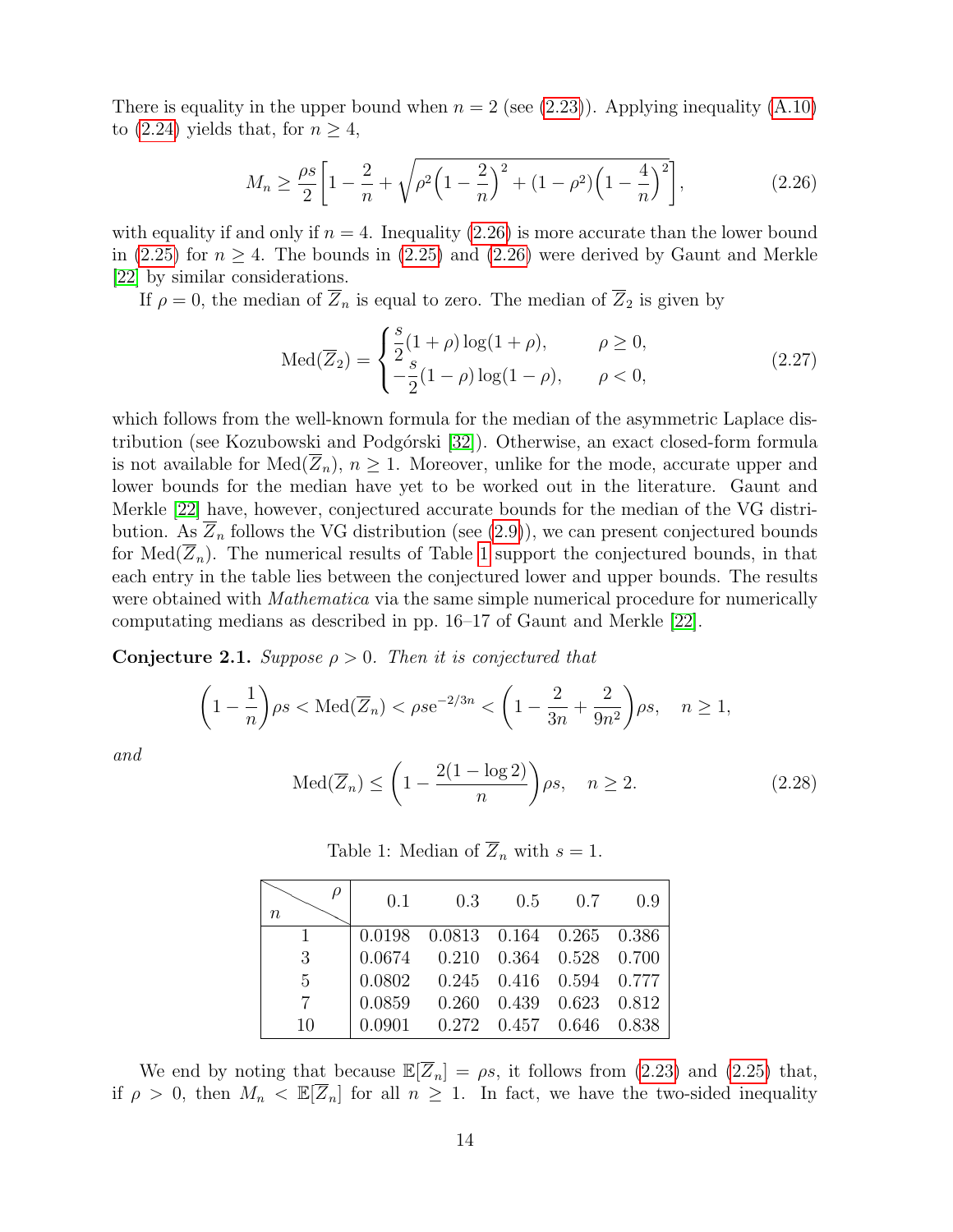$2\rho s_n < \mathbb{E}[Z_n] - M_n < 3\rho s_n$ ,  $n \geq 3$ , with equality in the lower bound if  $n = 2$ . If the conjectured median bounds hold, then it would follow that, for  $\rho > 0$ ,  $M_n < \text{Med}(\overline{Z}_n)$  $\mathbb{E}[\overline{Z}_n]$ , meaning that  $\overline{Z}_n$  would satisfy the mean-median-mode inequality (Groeneveld and Meeden [\[26\]](#page-19-18) and van Zwet [\[52\]](#page-20-6)). We also note that as  $n \to \infty$ ,  $M_n$  and  $\text{Med}(\overline{Z}_n)$ converge to  $\mathbb{E}[Z_n] = \rho s$ , which is to be expected given that  $\overline{Z}_n$  is approximately normally distributed (for which the mean, median and mode are equal) for large  $n$ .

## <span id="page-14-0"></span>3 Application as a limiting distribution

In Section [2.5,](#page-6-1) we saw that the distributions of Z and  $\overline{Z}_n$  have simple representations in terms of independent standard normal, chi-square and variance-gamma random variables. This feature means that Z and  $\overline{Z}_n$  are natural candidates for limiting distributions. In this section, we shall see that Z and  $\overline{Z}_n$  are limiting distributions for sequences of double Wiener-Itô integrals. Variance-gamma approximations for double Wiener-Itô integrals have been studied by Azmoodeh, Eichelsbacher and Thäle [\[4\]](#page-18-18), Eichelsbacher and Thäle [\[13\]](#page-18-19) and Gaunt [\[21\]](#page-18-20). Here we present a synthesis of the results in the case of the product of correlated mean zero normal random variables.

#### 3.1 A six moment theorem for double Wiener-Itô integrals

We first introduce some notation and terminology. Let  $\mathfrak{H}$  be a real separable Hilbert space and let  $\mathfrak{H}^{\odot 2}$  denote the second symmetric tensor product of  $\mathfrak{H}$ . For  $f \in \mathfrak{H}^{\odot 2}$ , the double Wiener-Itô integral is denoted by  $I_2(f)$  (see Definition 2.7.1 of Nourdin and Peccati [\[41\]](#page-19-13)). Some of the most important properties of multiple Wiener-Itô integrals can be found in Section 2.7 of Nourdin and Peccati [\[41\]](#page-19-13). If  $f \in L^2([0,T]^2, dt)$  is symmetric then

$$
I_2(f) = \int_{[0,T]^2} f(t_1, t_2) \, dB_{t_1} \, dB_{t_2},
$$

where  $B = (B_t)_{t \in [0,T]}$  is a standard two-dimensional Brownian motion (see Exercise 2.7.6) of Nourdin and Peccati [\[41\]](#page-19-13)). Consider also the Wasserstein distance  $d_W(F, G)$  and smooth Wasserstein distance  $d_2(F, G)$  between the distributions of two random elements F and G, defined by

$$
d_{\mathrm{W}}(F,G) := \sup_{h \in \mathcal{H}_{\mathrm{W}}} |\mathbb{E}h(F) - \mathbb{E}h(G)|,
$$
  

$$
d_2(F,G) := \sup_{h \in \mathcal{H}_2} |\mathbb{E}h(F) - \mathbb{E}h(G)|,
$$

where

$$
\mathcal{H}_{\mathcal{W}} = \{ h : \mathbb{R} \to \mathbb{R} \mid h' \text{ is Lipschitz, } \|h'\|_{\infty} \le 1 \},
$$
  

$$
\mathcal{H}_2 = \{ h : \mathbb{R} \to \mathbb{R} \mid h' \text{ is Lipschitz, } \|h'\|_{\infty} \le 1, \|h''\|_{\infty} \le 1 \}.
$$

Note that  $d_2(F, G) \leq d_W(F, G)$  for any random elements F and G for which  $d_W(F, G)$  is well-defined.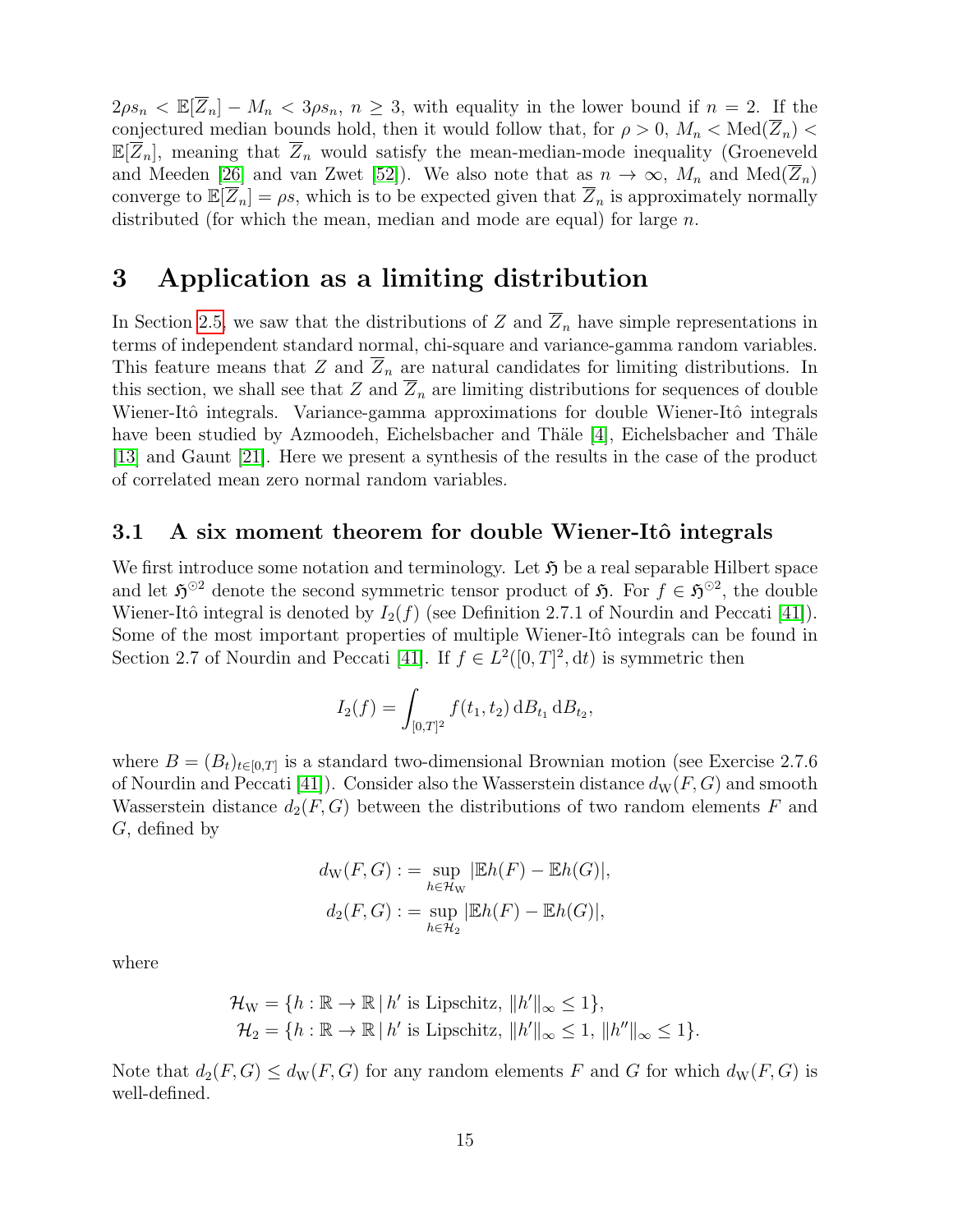Let  $F_m = I_2(f_m)$  with  $f_m \in \mathfrak{H}^{\odot 2}$ ,  $m \geq 1$ . Let  $\overline{Z}_{n,c}$  be a random variable equal in distribution to  $\overline{Z}_n - \rho s$ , so that  $\overline{Z}_{n,c}$  has mean zero. Then recasting Theorem 5.8 of Eichelsbacher and Thäle [\[13\]](#page-18-19) in terms of the distribution of  $Z_n$ , we have that, as  $m \to \infty$ , the sequence  $(F_m)_{m\geq 1}$  converges in distribution to  $\overline{Z}_{n,c}$  if and only if  $\kappa_i(F_m) \to \kappa_i(\overline{Z}_{n,c}),$  $i = 2, 3, 4, 5, 6$ . The cumulants  $\kappa_i(\overline{Z}_{n,c}) = \kappa_i(\overline{Z}_{n} - \rho s)$  can be calculated using the formulas of Section [2.7](#page-8-1) and the standard formula  $\kappa_j(S+c) = \kappa_j(S), j \geq 2$ , for any  $c \in \mathbb{R}$ . This "six moment" theorem tells us that the convergence of a sequence of double Wiener-Itô integrals to the distribution of the centered random variable  $Z_{n,c}$  is determined only by the behaviour of the first six cumulants (equivalently first six moments). This is a product of correlated normal random variables analogue of the celebrated "fourth moment" theorem for normal approximation of multiple Wiener-Itô integrals of Nualart and Peccati [\[43\]](#page-19-19).

Moreover, quantitative "six moment" theorems are available. Define

$$
\mathbf{M}(F_m) = \max\{|\kappa_i(F_m) - \kappa_i(\overline{Z}_{n,c})| : i = 2, 3, 4, 5, 6\}.
$$

Then there exists a constant C only depending on  $n$ ,  $\rho$  and s such that

<span id="page-15-1"></span>
$$
d_{\rm W}(F_m, \overline{Z}_{n,c}) \le C\sqrt{\mathbf{M}(F_m)}\tag{3.29}
$$

(see Eichelsbacher and Thäle [\[13\]](#page-18-19) and Gaunt [\[21\]](#page-18-20)), and there exist constants  $C_1, C_2 > 0$ only depending on  $n$ ,  $\rho$  and  $s$  such that

<span id="page-15-0"></span>
$$
C_1 \mathbf{M}(F_m) \le d_2(F_m, \overline{Z}_{n,c}) \le C_2 \mathbf{M}(F_m) \tag{3.30}
$$

(see Azmoodeh, Eichelsbacher and Thäle  $[4]$ ). The upper bound in  $(3.30)$  improves the bound [\(3.29\)](#page-15-1) by removing the square root factor, with the improvement coming at the expense of being given with respect to the weaker  $d_2$  metric. The rate of convergence in [\(3.30\)](#page-15-0) is optimal, and represents an analogue of the optimal fourth moment theorem for normal approximation of Nourdin and Peccati [\[42\]](#page-19-20).

### 3.2 The generalized Rosenblatt process at extreme critical exponent

In this section, we see how the bounds [\(3.29\)](#page-15-1) and [\(3.30\)](#page-15-0) can be applied to obtain bounds on the rate of convergence for one of the main results of Bai and Taqqu [\[5\]](#page-18-21). Consider the generalized Rosenblatt process  $Z_{\gamma_1,\gamma_2}(t)$ , introduced by Maejima and Tudor [\[35\]](#page-19-21) as the double Wiener-Itô integral

$$
Z_{\gamma_1,\gamma_2}(t) = \int_{\mathbb{R}^2} \left( \int_0^t (s-x_1)_+^{\gamma_1}(s-x_2)_+^{\gamma_2} ds \right) dB_{x_1} dB_{x_2},
$$

where the prime *l* indicates exclusion of the diagonals  $x_1 = x_2$  in the stochastic integral,  $B_x$  is standard Brownian motion and  $\gamma_i \in (-1, -1/2), i = 1, 2$ , and  $\gamma_1 + \gamma_2 > -3/2$ . The Rosenblatt process (see Taqqu [\[51\]](#page-20-7)) is the special case  $Z_{\gamma}(t) = Z_{\gamma,\gamma}(t), -3/4 < \gamma < -1/2$ . It is readily seen that  $Z_{\gamma_1,\gamma_2}(t) =_d t^{2+\gamma_1+\gamma_2} Z_{\gamma_1,\gamma_2}(1)$  (see, for example, Gaunt [\[21\]](#page-18-20)), and so,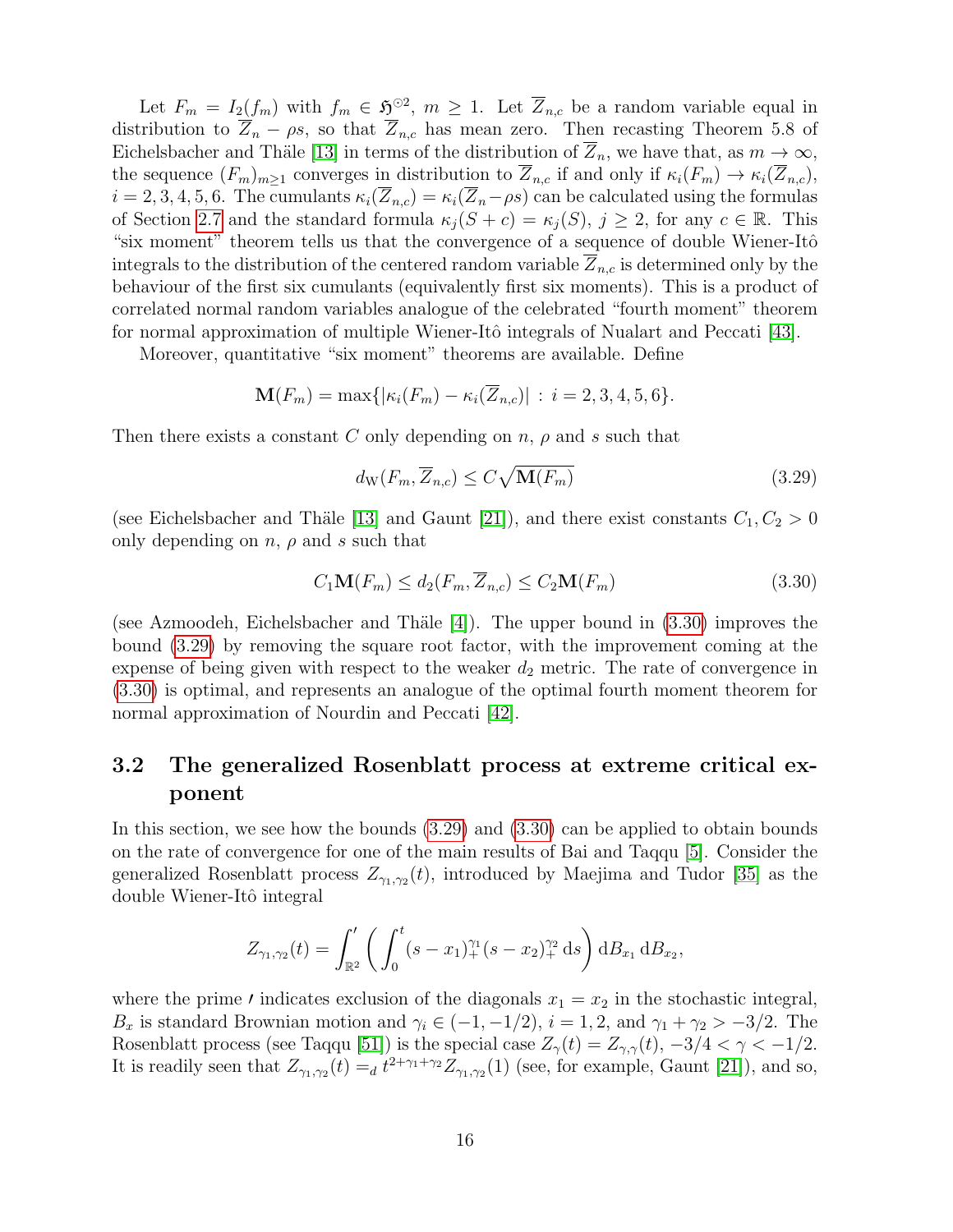for simplicity, we will work with the random variable  $Z_{\gamma_1,\gamma_2}(1)$ ; results for general  $t > 0$ follow from a rescaling. For  $\phi \in (0,1)$ , we define the random variable  $Y_{\phi}$  by

$$
Y_{\phi} = \frac{a_{\phi}}{\sqrt{2}}(X_1 - 1) - \frac{b_{\phi}}{\sqrt{2}}(X_2 - 1),
$$

where  $X_1$  and  $X_2$  are independent  $\chi^2_{(1)}$  random variables and

$$
a_{\phi} = \frac{(2\sqrt{\phi})^{-1} + (\phi + 1)^{-1}}{\sqrt{(2\phi)^{-1} + 2(\phi + 1)^{-2}}}, \quad b_{\phi} = \frac{(2\sqrt{\phi})^{-1} - (\phi + 1)^{-1}}{\sqrt{(2\phi)^{-1} + 2(\phi + 1)^{-2}}}.
$$

Suppose  $\gamma_1 \geq \gamma_2$  and that  $\gamma_2 = (\gamma_1 + 1/2)/\phi - 1/2$ . Then, it was shown by Bai and Taqqu [\[5\]](#page-18-21) that  $Z_{\gamma_1,\gamma_2}(1) \to_d Y_\phi$  as  $\gamma_1 \to -1/2$ . (Observe that if  $\gamma_1 \to -1/2$ , then  $\gamma_2 \to -1/2$ .)

We now observe that by the representation [\(2.15\)](#page-7-1) we have that  $Y_{\phi}$  is distributed as the product of two correlated normal random variables with  $s = (1 + \phi)/\sqrt{1 + 6\phi + \phi^2}$ and  $\rho = 2\sqrt{\phi}/(\phi+1)$  (here we solved  $s(1+\rho)/2 = a_{\phi}/\sqrt{2}$  and  $s(1-\rho)/2 = b_{\phi}/\sqrt{2}$ ). Now, Arras et al. [\[1\]](#page-18-22) showed that, for any  $i \geq 2$ , as  $\gamma_1 \rightarrow -1/2$ ,

$$
\kappa_i(Z_{\gamma_1,\gamma_2}(1))=\kappa_i(Y_{\phi})+O\Big(-\gamma_1-\frac{1}{2}\Big).
$$

Inserting this asymptotic relation into [\(3.29\)](#page-15-1) and [\(3.30\)](#page-15-0) implies that, as  $\gamma_1 \rightarrow -1/2$ ,

$$
d_{\rm W}(Z_{\gamma_1,\gamma_2}(1), Y_{\phi}) \le C_{\phi} \sqrt{-\gamma_1 - \frac{1}{2}},
$$
  

$$
d_2(Z_{\gamma_1,\gamma_2}(1), Y_{\phi}) \le C_{\phi}' \left(-\gamma_1 - \frac{1}{2}\right)
$$

where the absolute constants  $C_{\phi}$  and  $C_{\phi}'$  only depend on  $\phi$ .

## <span id="page-16-0"></span>A The modified Bessel function of the second kind

In this appendix, we collect some properties of the modified Bessel function of the second kind that are needed in this paper. Unless otherwise stated, these properties can be found in Olver et al. [\[44\]](#page-19-10). The modified Bessel function of the second kind  $K_{\nu}(x)$  is defined, for  $\nu \in \mathbb{R}$  and  $x > 0$ , by

$$
K_{\nu}(x) = \int_0^{\infty} e^{-x \cosh(t)} \cosh(\nu t) dt.
$$

For  $x > 0$ , the function  $K_{\nu}(x)$  is positive for all  $\nu \in \mathbb{R}$ . For  $\nu = m + 1/2$ ,  $m = 0, 1, 2, \ldots$ , we have

<span id="page-16-1"></span>
$$
K_{m+1/2}(x) = \sqrt{\frac{\pi}{2x}} \sum_{j=0}^{m} \frac{(m+j)!}{(m-j)!j!} (2x)^{-j} e^{-x}.
$$
 (A.1)

.

In particular,

<span id="page-16-2"></span>
$$
K_{1/2}(x) = \sqrt{\frac{\pi}{2x}} e^{-x}, \quad K_{3/2}(x) = \sqrt{\frac{\pi}{2x}} \left( 1 + \frac{1}{x} \right) e^{-x}, \quad K_{5/2}(x) = \sqrt{\frac{\pi}{2x}} \left( 1 + \frac{3}{x} + \frac{3}{x^2} \right) e^{-x}.
$$
\n(A.2)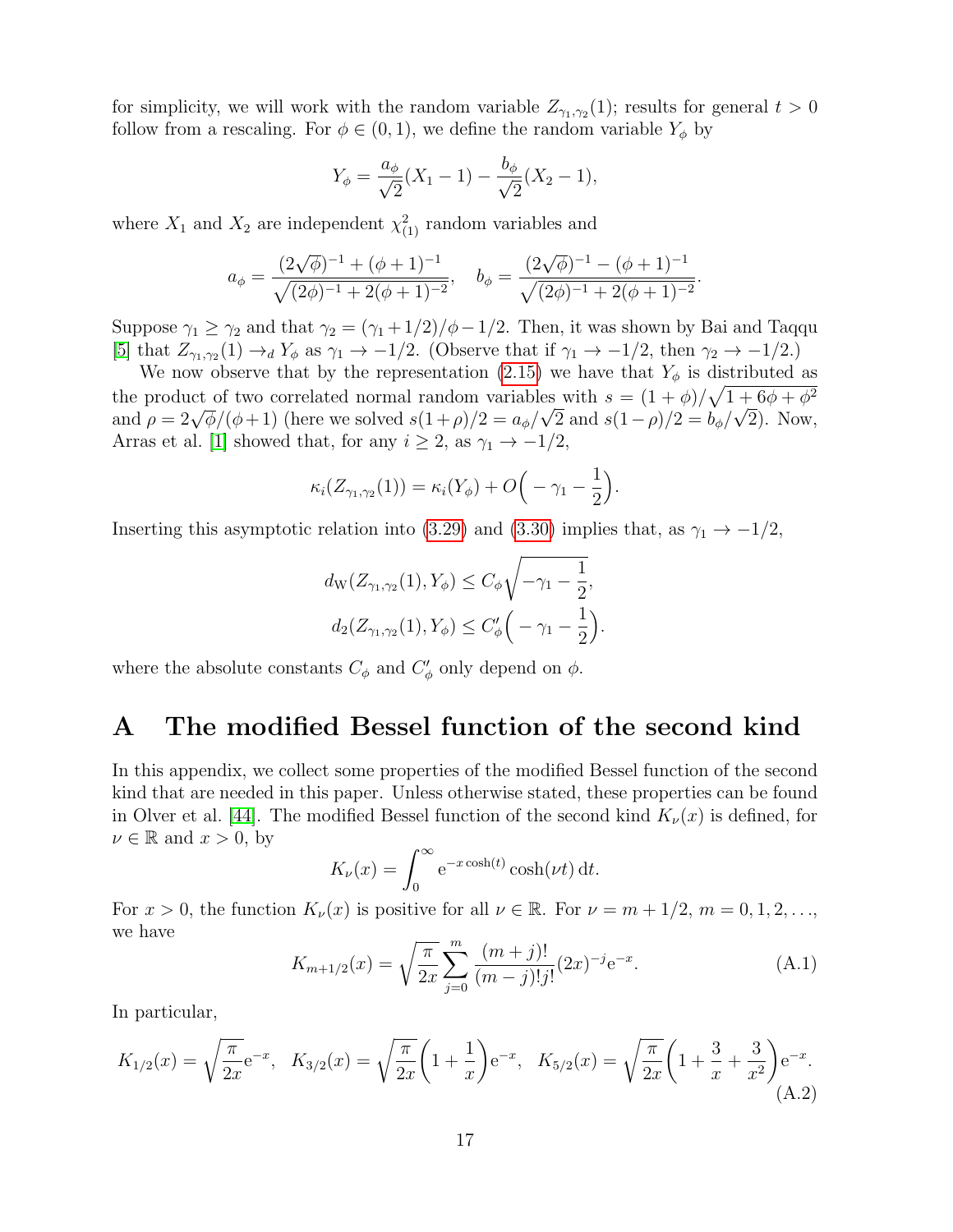The modified Bessel function of the second kind has the following asymptotic behaviour:

<span id="page-17-0"></span>
$$
K_{\nu}(x) \sim \begin{cases} 2^{|\nu|-1} \Gamma(|\nu|) x^{-|\nu|}, & x \downarrow 0, \nu \neq 0, \\ -\log x, & x \downarrow 0, \nu = 0, \end{cases}
$$
(A.3)

$$
K_{\nu}(x) \sim \sqrt{\frac{\pi}{2x}} e^{-x}, \quad x \to \infty, \ \nu \in \mathbb{R}.
$$
 (A.4)

A differentiation formula is given by:

<span id="page-17-4"></span><span id="page-17-3"></span>
$$
\frac{\mathrm{d}}{\mathrm{d}x}(x^{\nu}K_{\nu}(x)) = -x^{\nu}K_{\nu-1}(x). \tag{A.5}
$$

The following integral formulas can be found in Gradshetyn and Ryzhik [\[24\]](#page-19-22). For  $a, \alpha > 0$ and  $\nu > -1/2$ ,

<span id="page-17-1"></span>
$$
\int_0^a t^{\nu} K_{\nu}(\alpha t) dt = \frac{\sqrt{\pi} 2^{\nu-1} \Gamma(\nu + 1/2)}{\alpha^{\nu}} a(K_{\nu}(\alpha a) \mathbf{L}_{\nu-1}(\alpha a) + K_{\nu-1}(\alpha a) \mathbf{L}_{\nu}(\alpha a)), \quad (A.6)
$$

where  $\mathbf{L}_{\nu}(x)$  is a modified Struve function of the first kind (see Chapter 11 of Olver et al. [\[44\]](#page-19-10)). For  $\mu > |\nu|$  and  $\beta < \alpha$ ,

$$
\int_0^\infty t^{\mu-1} e^{\beta t} K_\nu(\alpha t) dt = \frac{\sqrt{\pi} (2\alpha)^\nu}{(\alpha - \beta)^{\mu+\nu}} \frac{\Gamma(\mu+\nu)\Gamma(\mu-\nu)}{\Gamma(\mu+1/2)} \times \times {}_2F_1\left(\mu+\nu,\nu+\frac{1}{2};\mu+\frac{1}{2};-\frac{\alpha+\beta}{\alpha-\beta}\right).
$$
 (A.7)

The following asymptotic approximation follows from a simple rescaling of limiting form (2.13) in Gaunt [\[18\]](#page-18-13). For  $\beta < \alpha$  and  $\nu > -1/2$ ,

<span id="page-17-2"></span>
$$
\int_{x}^{\infty} e^{\beta t} t^{\nu} K_{\nu}(\alpha t) dt \sim \sqrt{\frac{\pi}{2\alpha}} \frac{1}{(\alpha - \beta)} x^{\nu - 1/2} e^{-(\alpha - \beta)x}, \quad x \to \infty.
$$
 (A.8)

The ratio  $K_{\nu-1}(x)/K_{\nu}(x)$  satisfies the following inequalities. For  $x > 0$ ,

<span id="page-17-5"></span>
$$
\frac{x}{\nu - 1/2 + \sqrt{(\nu - 1/2)^2 + x^2}} < \frac{K_{\nu - 1}(x)}{K_{\nu}(x)} < \frac{x}{\nu - 1 + \sqrt{(\nu - 1)^2 + x^2}}, \quad \nu > 1/2,\tag{A.9}
$$

and

<span id="page-17-6"></span>
$$
\frac{K_{\nu-1}(x)}{K_{\nu}(x)} \le \frac{x}{\nu - 1/2 + \sqrt{(\nu - 3/2)^2 + x^2}}, \quad \nu \ge 3/2,
$$
\n(A.10)

with equality if and only if  $\nu = 3/2$ . The lower and upper bounds in [\(A.9\)](#page-17-5) were obtained by Segura [\[46\]](#page-19-23) and Ruiz-Antolín and Segura [\[45\]](#page-19-24), respectively, whilst inequality  $(A.10)$ can be found in Gaunt and Merkle [\[22\]](#page-18-17).

#### Acknowledgements

The author is supported by a Dame Kathleen Ollerenshaw Research Fellowship. I would like to thank the reviewers and associate editor for their excellent suggestions, which helped me to substantially improve the paper.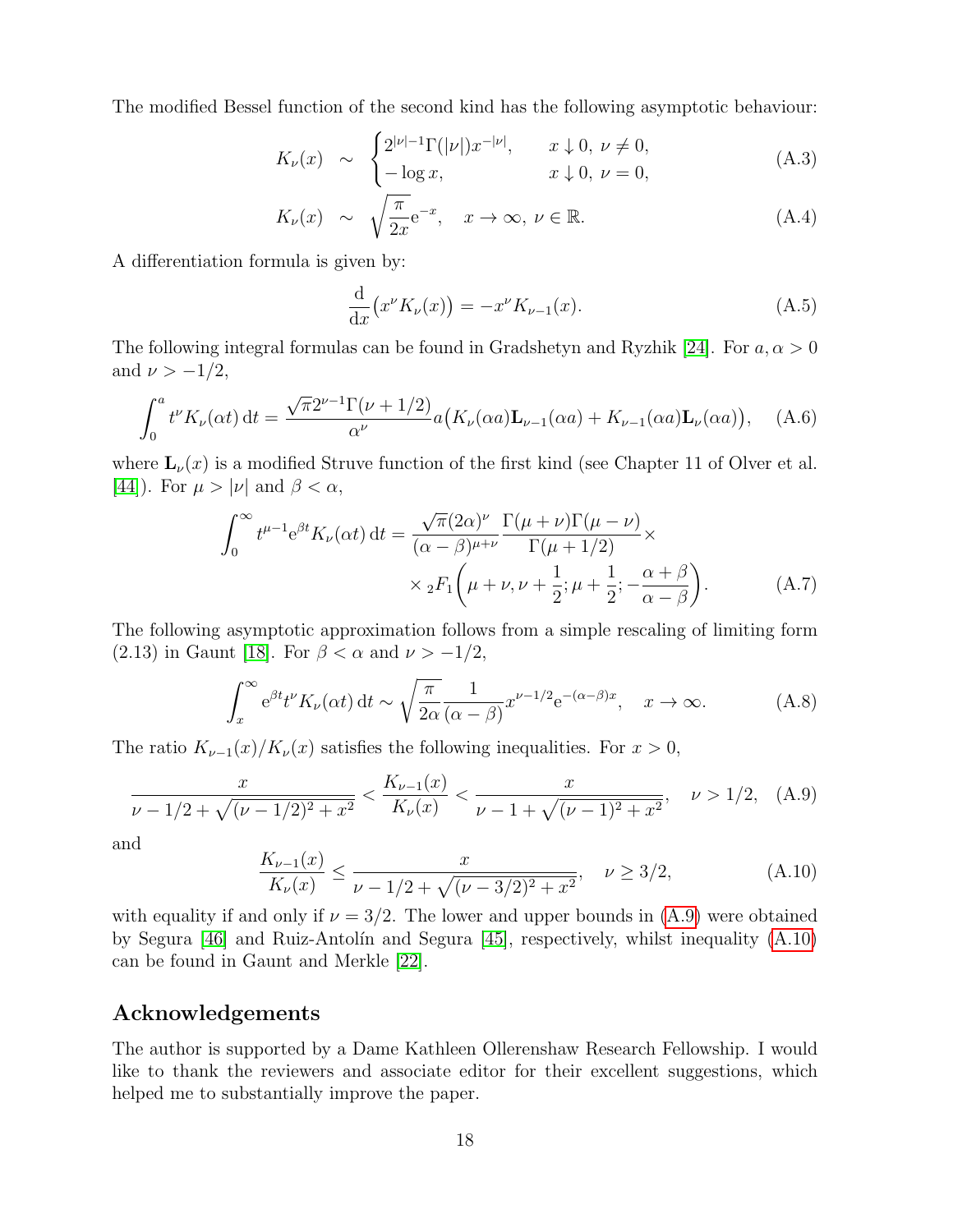## References

- <span id="page-18-22"></span>[1] Arras, B., Azmoodeh, E., Poly, G. and Swan, Y. A bound on the Wasserstein-2 distance between linear combinations of independent random variables. *Stoch. Proc. Appl.* **129** (2019), pp. 2341–2375.
- <span id="page-18-2"></span>[2] Aroian, L. A. The probability function of the product of two normally distributed variables. Ann. Math. Stat. 18 (1947), pp. 265–271.
- <span id="page-18-3"></span>[3] Aroian, L. A., Taneja, V. S. and Cornwell, L. W. Mathematical forms of the distribution of the product of two normal variables. Commun. Stat. Theory 7 (1978), pp. 165–172.
- <span id="page-18-18"></span>[4] Azmoodeh, E., Eichelsbacher, P. and Thäle, C. Optimal Variance-Gamma Approximation on Wiener Space. [arXiv:2106.16018,](http://arxiv.org/abs/2106.16018) 2021.
- <span id="page-18-21"></span>[5] Bai, S. and Taqqu, M. S. Behavior of the generalized Rosenblatt process at extreme critical exponent values. Ann. Probab. 45 (2017), pp. 1278–1324.
- <span id="page-18-0"></span>[6] Bandi, M. M. and Connaughton, C. Craig's XY distribution and the statistics of Lagrangian power in two-dimensional turbulence. Phys. Rev. E 77 (2008), 036318.
- <span id="page-18-14"></span>[7] Barndorff-Nielsen, O. and Halgreen C. Infinite Divisibility of the Hyperbolic and Generalized Inverse Gaussian Distributions. Z. Wahrscheinlichkeit. 38 (1977), pp. 309–311.
- <span id="page-18-15"></span>[8] Bibby, B. M., and Sørensen, M. Hyperbolic Processes in Finance. In Rachev, S. (ed.), *Handbook of* Heavy Tailed Distributions in Finance (2003), pp. 211–248. Amsterdam: Elsevier Science.
- <span id="page-18-1"></span>[9] Craig, C. C. On the Frequency Function of  $xy$ . Ann. Math. Stat. 7 (1936), pp. 1–15.
- <span id="page-18-10"></span>[10] Cui, G., Yu, X. Iommelli, S. and Kong, L. Exact Distribution for the Product of Two Correlated Gaussian Random Variables. IEEE Signal Process. Lett. 23 (2016), pp. 1662–1666.
- <span id="page-18-16"></span>[11] Devroye, L. Non-Uniform Random Variate Generation. New York: Springer-Verlag, 1986.
- <span id="page-18-8"></span>[12] Eberlein, E. and Hammerstein E. Generalized Hyperbolic and Inverse Gaussian Distributions: Limiting Cases and Approximation of Processes. In: Dalang, R. C. Dozzi, M., Russo, F. (Eds.), Seminar on Stochastic Analysis, Random Fields and Applications IV, in: Progress in Probability 58 Birkhäuser Verlag, (2004), pp. 105–153.
- <span id="page-18-19"></span>[13] Eichelsbacher, P. and Thäle, C. Malliavin-Stein method for Variance-Gamma approximation on Wiener space. Electron. J. Probab. 20 no. 123 (2015), pp. 1–28.
- <span id="page-18-7"></span>[14] Finlay, R. and Seneta, E. Option pricing with VG-like models. *Int. J. Theor. Appl. Finan.* **11** (2008), pp. 943–955.
- <span id="page-18-9"></span>[15] Gaunt, R. E. Rates of Convergence of Variance-Gamma Approximations via Stein's Method. DPhil thesis, University of Oxford, 2013.
- <span id="page-18-6"></span>[16] Gaunt, R. E. Variance-Gamma approximation via Stein's method. Electron. J. Probab. 19 no. 38 (2014), pp. 1–33.
- <span id="page-18-12"></span>[17] Gaunt, R. E. Inequalities for modified Bessel functions and their integrals. J. Math. Anal. Appl. 420 (2014), pp. 373–386.
- <span id="page-18-13"></span>[18] Gaunt, R. E. Inequalities for integrals of modified Bessel functions and expressions involving them. J. Math. Anal. Appl. 462 (2018), pp. 172–190.
- <span id="page-18-4"></span>[19] Gaunt, R. E. A note on the distribution of the product of zero mean correlated normal random variables. Stat. Neerl. 73 (2019), pp. 176–179.
- <span id="page-18-5"></span>[20] Gaunt, R. E. Stein's method and the distribution of the product of zero mean correlated normal random variables. *Commun. Stat. Theory* **50** (2021), pp. 280–285.
- <span id="page-18-20"></span>[21] Gaunt, R. E. Stein factors for variance-gamma approximation in the Wasserstein and Kolmogorov distances. [arXiv:2008.06088,](http://arxiv.org/abs/2008.06088) 2020.
- <span id="page-18-17"></span>[22] Gaunt, R. E. and Merkle, M. On bounds for the mode and median of the generalized hyperbolic and related distributions. *J. Math. Anal. Appl.* **493** (2021), Art. 124508, pp. 1–19.
- <span id="page-18-11"></span>[23] Gaunt, R. E., Mijoule, G. and Swan, Y. An algebra of Stein operators. J. Math. Anal. Appl. 469 (2019), pp. 260–279.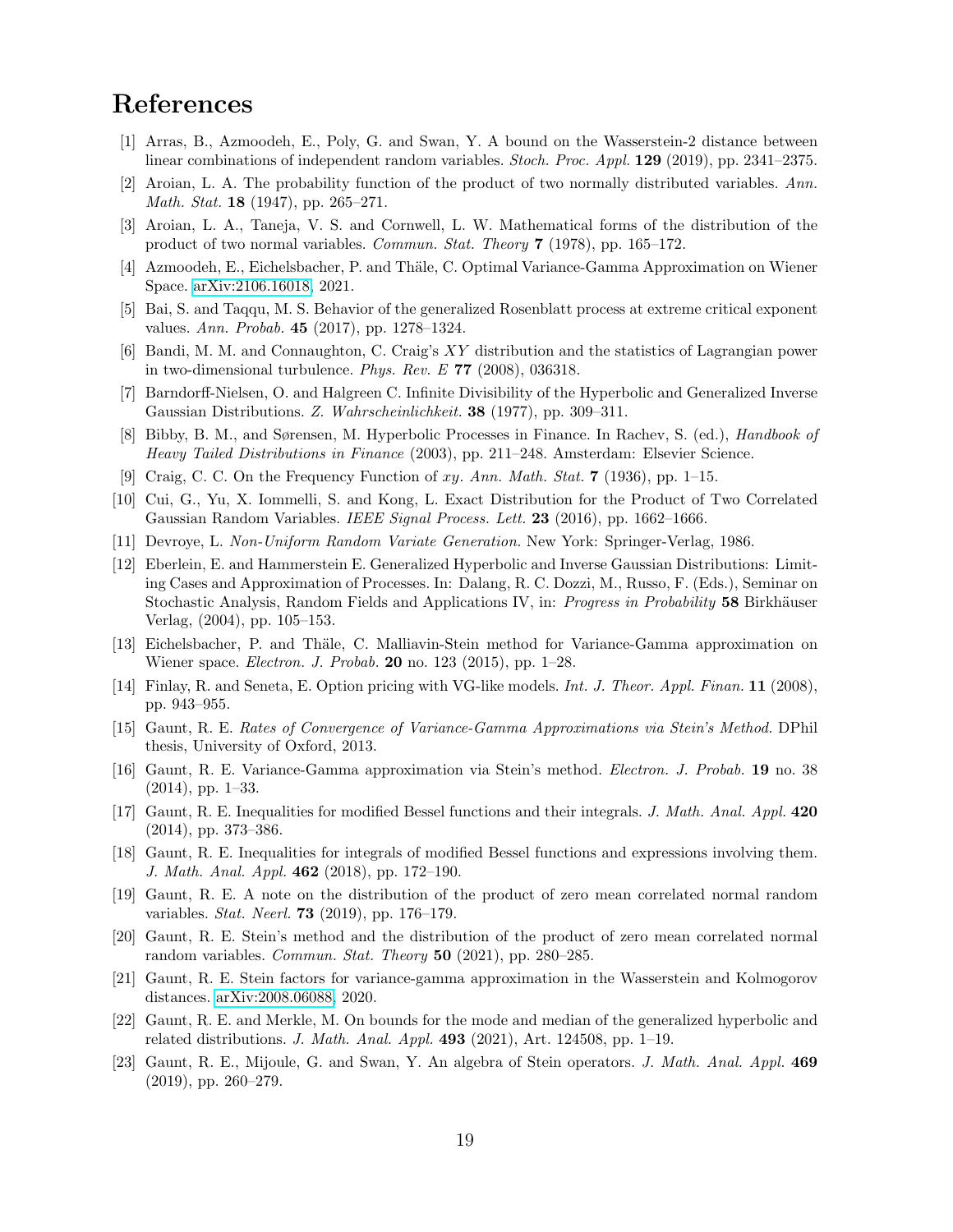- <span id="page-19-22"></span>[24] Gradshetyn, I. S. and Ryzhik, I. M. Table of Integrals, Series and Products. seventh ed. Academic Press, 2007.
- <span id="page-19-3"></span>[25] Grishchuk, L. P. Statistics of the Microwave Background Anisotropies Caused by the Squeezed Cosmological Perturbations. Phys. Rev. D 53 (1996), no. 6784.
- <span id="page-19-18"></span>[26] Groeneveld, R. A. and Meeden, G. The Mode, Median, and Mean Inequality. Amer. Stat. 31 (1977), pp. 120–121.
- <span id="page-19-4"></span>[27] Haldane, J. B. S. Moments of the distributions of powers and products of normal variates. Biometrika 32 (1942), pp. 226–242.
- <span id="page-19-16"></span>[28] Holm, H. and Alouini, M.–S. Sum and Difference of two squared correlated Nakagami variates with the McKay distribution. IEEE T. Commun.  $52$  (2004), pp. 1367–1376.
- <span id="page-19-11"></span>[29] Jankov Maširević, D. and Pogány, T. K. On new formulae for cumulative distribution function for McKay Bessel distribution. *Commun. Stat. Theory* 50 (2021), pp. 143–160.
- <span id="page-19-15"></span>[30] Kan, R. From moments of sum to moments of product. J. Multivariate Anal. 99 (2008), pp. 542–554.
- <span id="page-19-8"></span>[31] Kotz, S., Kozubowski, T. J. and Podgórski, K. The Laplace Distribution and Generalizations: A Revisit with New Applications. Springer, 2001.
- <span id="page-19-17"></span>[32] Kozubowski, T. J. and Podgórski, K. Asymmetric Laplace Laws and Modeling Financial Data. Math. Comput. Model. 34 (2001), pp. 1003–1021.
- <span id="page-19-1"></span>[33] MacKinnon, D. P. *Introduction to Statistical Mediation Analysis*. Routledge, New York, 2012.
- <span id="page-19-0"></span>[34] MacKinnon, D. P., Fritz, M. S., Williams, J. and Lockwood, C. M. Distribution of the product confidence limits for the indirect effect: program PRODCLIN. *Behav. Res. Methods* **39** (2007), pp. 384–389.
- <span id="page-19-21"></span>[35] Maejima, M. and Tudor, C. A. Selfsimilar processes with stationary increments in the second Wiener chaos. Probab. Math. Stat.-Pol. 32 (2012), pp. 167–186.
- <span id="page-19-2"></span>[36] Mangilli, A., Plaszczynski, S. and Tristram, M. Large-scale cosmic microwave background temperature and polarization cross-spectra likelihoods. Mon. Not. R. Astron. Soc. 453 (2015), pp. 3174–3189.
- <span id="page-19-9"></span>[37] McKay, A. T. A Bessel function distribution. Biometrika 24 (1932), pp. 39-44.
- <span id="page-19-5"></span>[38] Meeker, W. Q., Odeh, R. D., Cornwell, L. W. Aroian, L. A. and Kennedy, W. J. Selected Tables in Mathematical Statistics: The Product of Two Normally Distributed Random Variables. American Mathematical Society, Providence, RI, USA (1981).
- <span id="page-19-6"></span>[39] Nadarajah, S. and Pogány, T. K. On the distribution of the product of correlated normal random variables. C.R. Acad. Sci. Paris, Ser. I 354 (2016), pp. 201–204.
- <span id="page-19-12"></span>[40] Nadarajah, S., Srivastava, H. M. and Gupta, A. K. Skewed Bessel function distributions with application to rainfall data. Statistics 41 (2007), pp. 333–344.
- <span id="page-19-13"></span>[41] Nourdin, I. and Peccati, G. Normal approximations with Malliavin calculus: from Stein's method to universality. Vol. 192. Cambridge University Press, 2012.
- <span id="page-19-20"></span>[42] Nourdin, I. and Peccati, G. The optimal fourth moment theorem. Proc. Amer. Math. Soc. 143 (2015), pp. 3123–3133.
- <span id="page-19-19"></span>[43] Nualart, D. and Peccati, G. Central limit theorems for sequences of multiple stochastic integrals. Ann. Probab. 33 (2005), 177–193.
- <span id="page-19-10"></span>[44] Olver, F. W. J., Lozier, D. W., Boisvert, R. F. and Clark, C. W. NIST Handbook of Mathematical Functions. Cambridge University Press, 2010.
- <span id="page-19-24"></span>[45] Ruiz-Antol´ın, D. and Segura. J. A new type of sharp bounds for ratios of modified Bessel functions. J. Math. Anal. Appl. 443 (2016), pp. 1232–1246.
- <span id="page-19-23"></span>[46] Segura, J. Bounds for ratios of modified Bessel functions and associated Turán-type inequalities. J. Math. Anal. Appl. **374** (2011), pp. 516–528.
- <span id="page-19-14"></span>[47] Seijas-Macías, A., Oliveira, A., Oliveira, T. A. and Leiva, V. Approximating the Distribution of the Product of Two Normally Distributed Random Variables. Symmetry 12 (2020), 1201, pp. 1–13.
- <span id="page-19-7"></span>[48] Springer, M. D. The Algebra of Random Variables. John Wiley & Sons Inc, 1979.